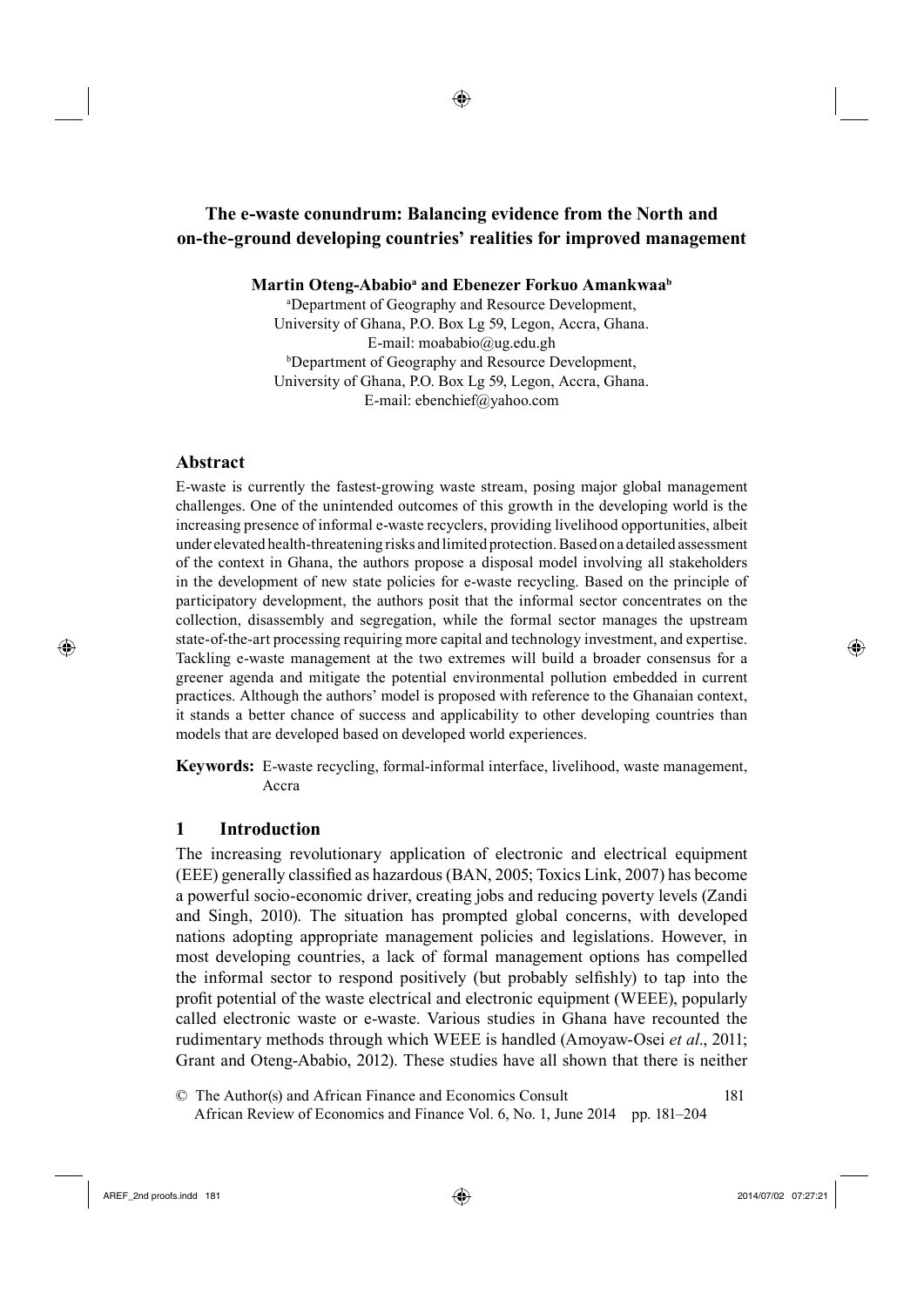the infrastructure nor specific legislation for e-waste disposal. Currently, 40 to 60 per cent of domestically generated e-waste is recycled, out of which 95 per cent is done informally (Oteng-Ababio, 2010b). The rest is stored for some uncertain and perceived value (Osibanjo and Nnorom, 2007).

Environmental and safety concerns have necessitated the need for a more robust but sustainable recycling approach based on the current socio-economic and technological development and circumstances, as well as using the 'best available technologies'. Environmental Non-Governmental Organisations (ENGOs), such as Greenpeace and BAN, propose the complete replacement of the informal sector with a formal one. Chatterjee and Kumar (2009), on the other hand, propose an 'outsourcing model' based on the assumption that the major motivation for informal sector involvement is to extract precious metals (gold, silver) from the printed circuit boards (PCBs).

We argue that to ensure public ownership and support of any investment in a new e-waste recycling model, city authorities and planners need to involve the key stakeholders concerned with all aspects of the process. We further maintain that replacing the informal sector with a formal one is impractical. For example, according to Chatterjee and Kumar (2009), the informal sector's motivation for participating in e-waste recycling is the desire for chemically extracted gold, but in Ghana, studies have shown that harvesting copper through open burning drives the sector (Brigden *et al*., 2008; Prakash *et al*., 2010; Amoyaw-Osei *et al*., 2011). We believe that any e-waste recycling model for a country should be informed by the country's level of economic development, information and communication technology (ICT) penetration and poverty levels, as well as the level of sophistication of the informal sector. Systematic reform should incorporate the interests of all stakeholders, including the collectors, environmentalists, policy makers, and beneficiaries.

This article has two main aims: first, it highlights how the authorities can respond appropriately to e-waste challenges on a local and a national scale (beyond the call to ban informal operations). Second, it reiterates the economic logic for a management model involving all key stakeholders in the planning, implementation and monitoring processes. We contend that informality is part of the formal business model and elucidate how the two sectors operate as a closely interlinked chain of activities, and how such a realisation is essential to policy-making. The article is organised as follows: the next section provides an overview of the formal–informalsector debates and concurs that the recent rise in informal employment is partly due to the informalisation of once formal employment relationships, thus necessitating inclusive practices. This is followed by an overview of e-waste management practices globally, highlighting the inter- and intra-country differences in terms of characteristics such as practices and incentives in the developed and developing countries. A general discussion of the proposed model is presented, grounded in the belief that as a new model for e-waste recycling is being designed, stakeholders will need to provide feedback on the availability, accessibility and usage of the

182

AREF\_2nd proofs.indd 182 2014/07/02 07:27:22

⊕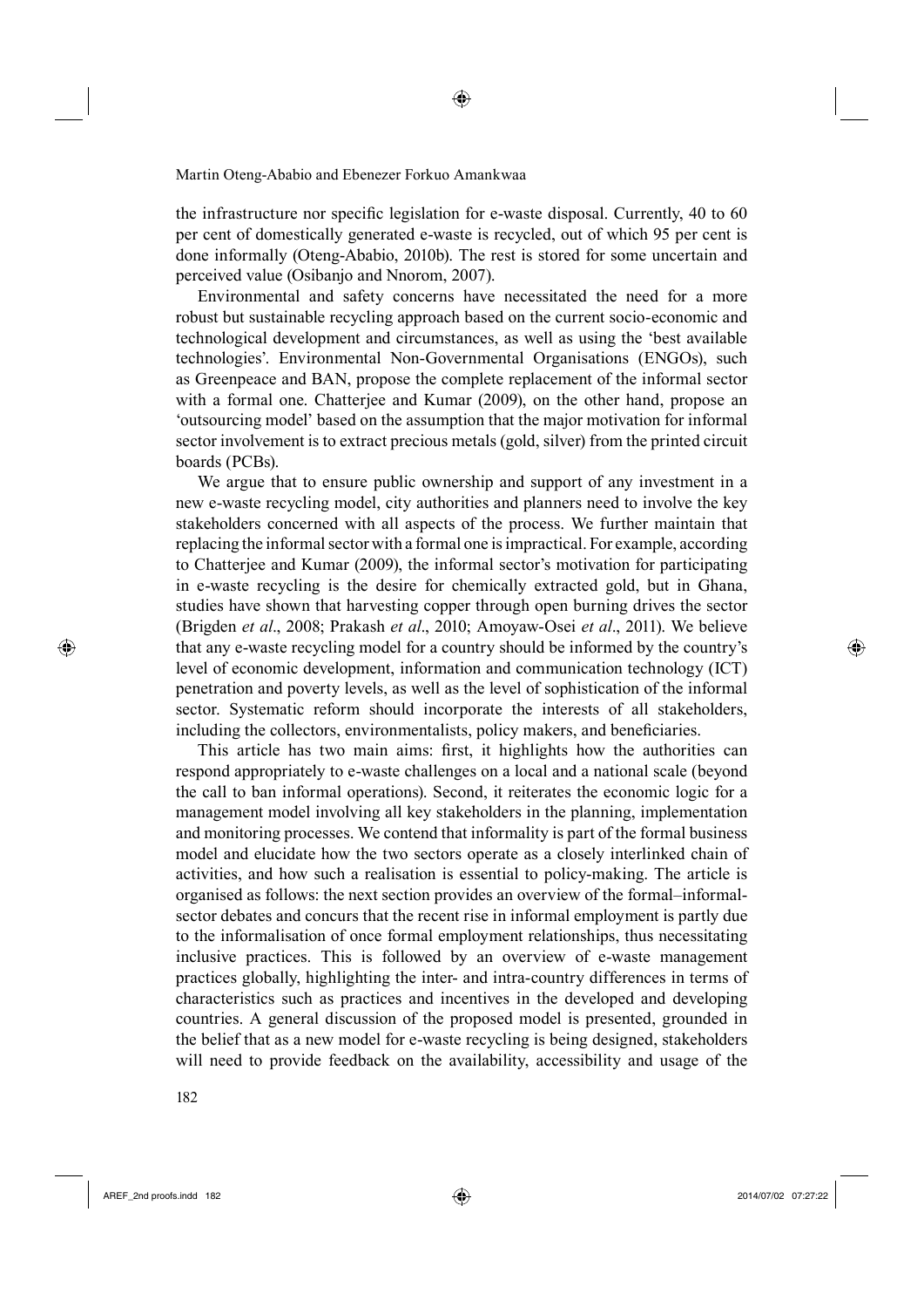service, as well as its impact on the distribution and marketing of recycled goods. Equally important is feedback on possible financial arrangements. The concluding section offers recommendations for policy considerations on how to make the model applicable to, and possibly useful for, other developing countries.

## **2 Revisiting the formal–informal sector discourse**

The informal sector, since its 'discovery' in development studies (Hart, 1973), has been the subject of different interpretations and academic debates regarding its structure, linkages and sustainability. Over the years, the debate has crystallised into three main schools of thought: dualism, structuralism and legalism. Dualists see the sector as comprising marginal activities, distinct from the formal economy and characterised by the ease of entry, reliance on indigenous resources, family ownership and small-scale of operations, and providing a safety net in times of crisis (Sethuraman, 1976; Tokman, 1978). Structuralists focus on production relationships and see the two economies as universal, heterogeneous, and increasingly systematic and intrinsically linked (Moser, 1978; Portes *et al*., 1989). Legalists argue that informality is generated by hostile legal systems emanating from a collusion between capitalist interests and government facilitation, and providing 'plucky' micro-entrepreneurs who choose to operate informally in order to avoid the cost, time and effort of formal registration (De Soto, 1989; Biles, 2008).

In the discussion that follows, we draw attention to the paucity of empirical tests of these causal theories to exclusively and comprehensively explain each segment of informal employment. The nature of the current informality can only be understood within the macro-political and social contexts, as well as overall global trends. For example, what are the drivers of informality, particularly with reference to individual countries' socio-political and economic circumstances? As rightly noted by Chen (2012), to the extent that the informal economy is quite heterogeneous, there is merit in each of these perspectives, as each reflects one 'slice of the pie', although the sector is more heterogeneous and complex than the sum of these perspectives would suggest (Vanek *et al*., 2012).

Without denying that some self-employed choose to work informally in order to avoid registration and taxation, others also do so out of necessity, social conditioning, or tradition. Recent studies (Bernstein, 2004; Chen, 2012) revealed that formal and informal institutions, local customs, patterns of social organisation, inter-group relations, social institutions (i.e., family, kinship groups, tribal or ethnic affiliations), formal and customary laws and regulations, property rights, subsidy arrangements, central and local government agencies, and information and communications systems can create systematic structural blockages to formal employment. Chen (2012, p. 6) further argues that much of the recent rise in informal wage employment is due to the informalisation of once formal employment relationships, adding that, 'it is the employers, not their employees, who are avoiding regulation and taxation'.

♠

⊕

<sup>6</sup> 183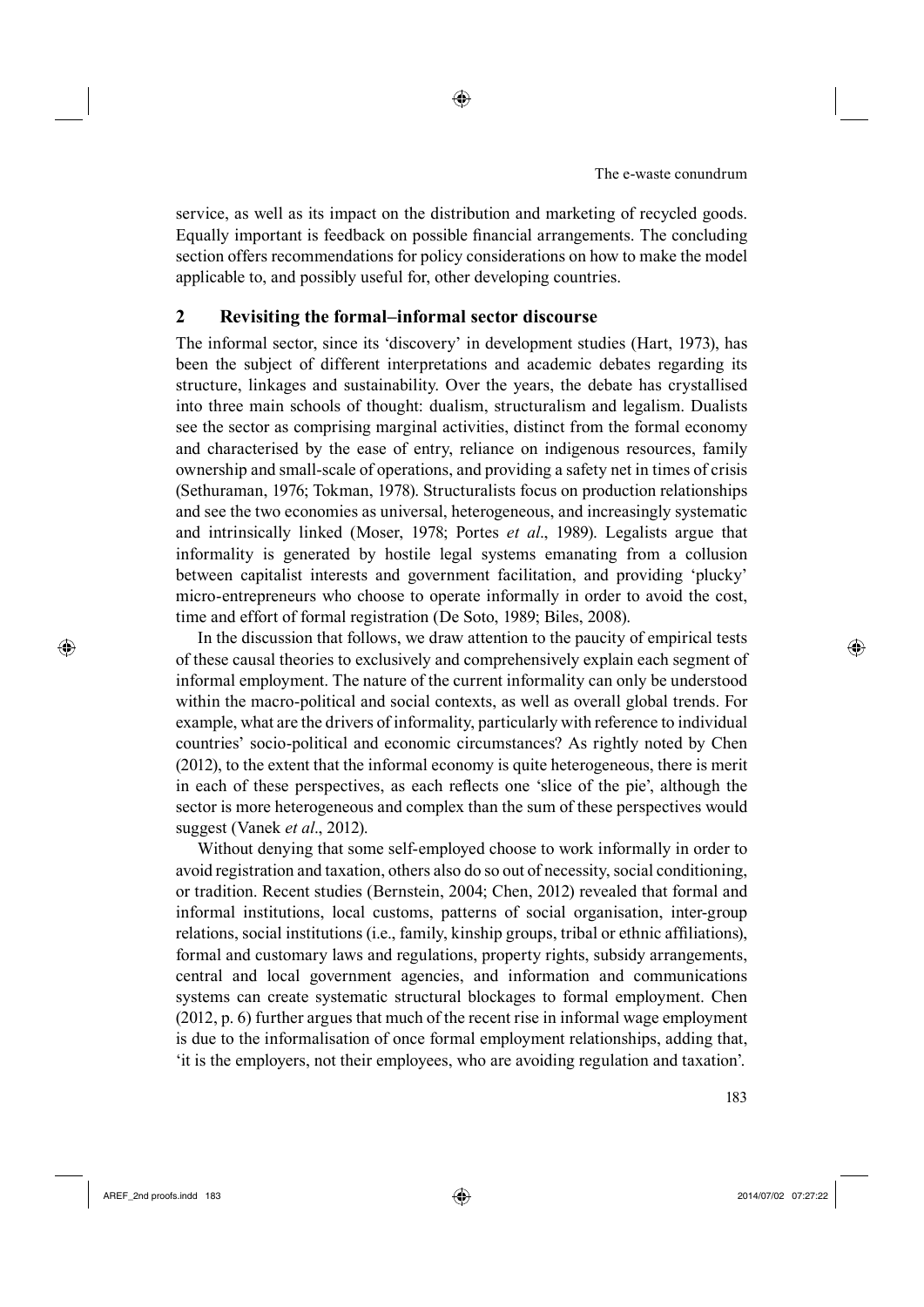In the specific case of municipal solid waste management (MSWM), Schubeler (1996, p. 24) observes that 'the marginalised and unstable social and economic circumstances of informal waste workers make it quite difficult to integrate their contribution into the MSWM system'. We concur with this position, and emphasise that conscious effort is needed to strengthen local-level and community institutions, to enhance self-help capacity, and to remove institutional constraints to inclusive practices. Any alternative will only exacerbate the exclusion of certain groups, particularly women, and will damage too many livelihoods. Minter (2013) highlights that 'junkyard work' is the second-largest employment category in the world after agricultural employment, so properly managing informal waste work can no longer be neglected.

245On that score, local government must seek to enhance public awareness of MSWM problems and priorities, while national governments must assist in crossjurisdictional challenges. In practice, however, the state concurrently attacks and compels the informal sector, forcing it to be 'on the run' (Asiedu and Agyei-Mensah, 2008) and regularly razes dwellings for being 'unauthorised and without permits' (Obeng-Odoom, 2011). Underlying this debacle is the fact that informal work is not documented so it is hard to officially claim it as a driver of the urban economy, but with four out of five residents engaged in some capacity, the make-up and contribution of that economy is immense, vital and hard to deny (UN-Habitat, 2011). The overriding political argument has been that the city is achieving economic growth (NDPC, 2010) – a feat which can be attributed to the people toiling in this unrecognised sector. Yet, most empirical literature frame informality negatively (Grant, 2009, p. 255). We submit that the sector must be appreciated within the Ghanaian development context, in respect of its contributions to the overall economy.

#### *2.1 Current e-waste management practices*

In the e-waste recycling industry, various studies portray informality as a growing entity, indicative of a more permanent condition (Gregory and Kirchain, 2008; Rousis *et al*., 2008; Grant and Oteng-Ababio, 2012). Researchers depict e-waste collection and treatment as a highly intricate system, in which the flow of materials includes a great variety of inter-connected stakeholders. Case studies in Asia reveal that about two per cent of the urban population survives on waste picking alone (Medina, 2000). Waste picking has come to be realised as a foundational component of the urban economy, rather than a peripheral activity. This logic informs our position that informality is part of a closely interlinked chain of economic relations – of production, distribution and employment – with enterprises and workers falling at some point on this continuum, between pure 'formal' (i.e., regulated and protected) and pure 'informal' (i.e., unregulated and unprotected), and that the 'formal and informal ends of the continuum are dynamically linked' (Chen, 2007, p. 2). In particular, the collection of e-waste, which is the crucial stage to aggregate and divert waste streams to the desired treatment facilities, is difficult and expensive.

AREF\_2nd proofs.indd 184 2014/07/02 07:27:22

⊕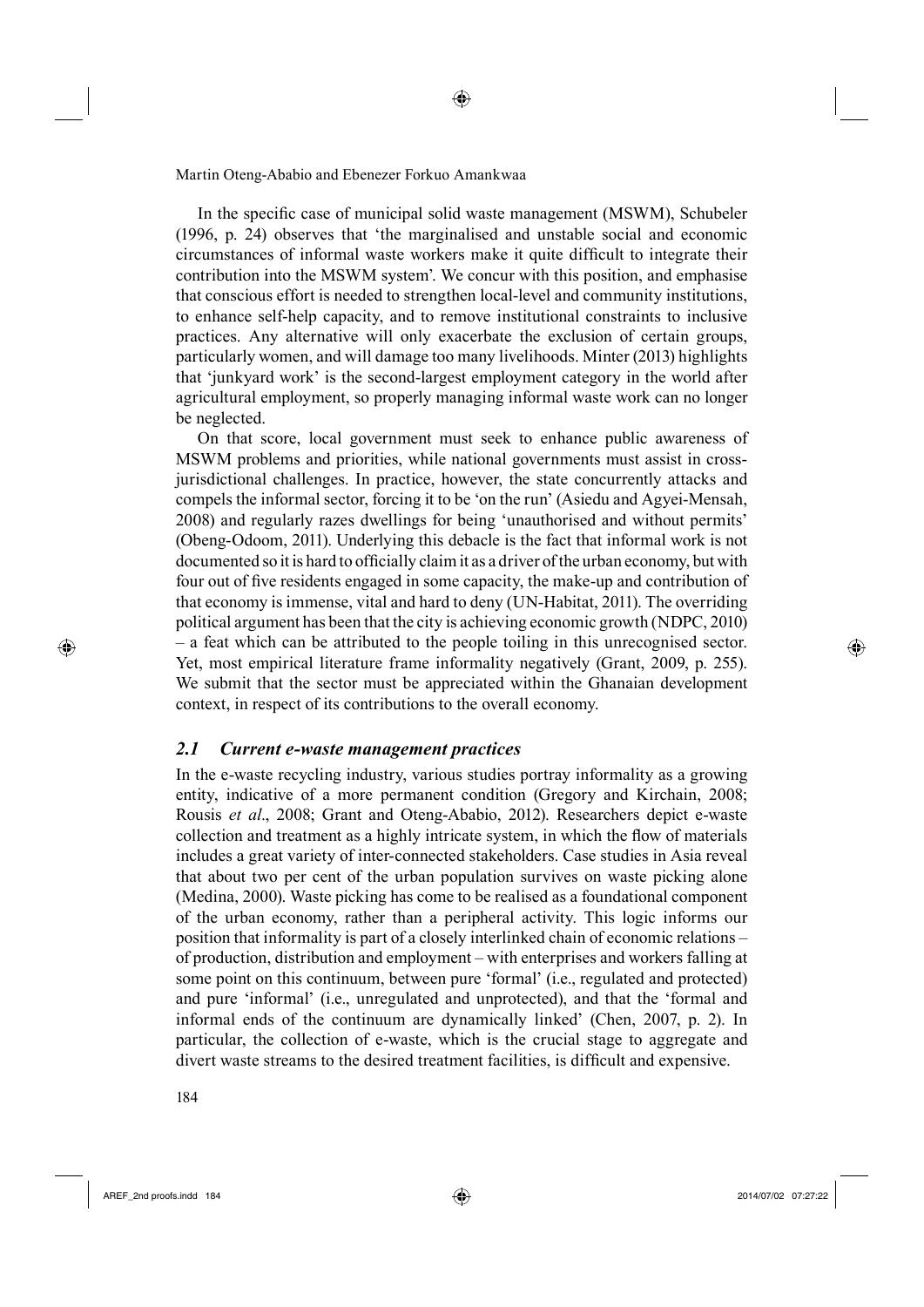In the developed world, three main approaches are practised. First, the European Union (EU) has adopted the Extended Producer Responsibility (EPR), which makes producers and importers responsible for their products. This is intended to 'preserve, protect and improve the quality of the environment, protect human health and utilise natural resources prudently and rationally' (EU–WEEE Directive, 2003). Second, Japan has adopted the 'Consumer Pays' model, which 'obligates retailers to take back home appliances from consumers while the consumers take the responsibility for the payment of costs of collection and recycling' (Widmer *et al*., 2005, p. 437). Third, the USA employs a 'Mixed Model', involving a patchwork of state regulations, based on limited or full EPR. The State of California, for example, charges consumers a fee (between US\$ 6 and US\$ 10) in 'Advanced Recycling Fees' (ARFs) at the time product is purchased (Kahhat *et al*., 2008), while Washington State's Electronic Product Recycling Law requires manufacturers to provide recycling services throughout the state, at no cost to consumers (Gregory and Kirchain, 2007).

◈

In terms of up-stream processing of e-waste, there are only four integrated smelters and refineries worldwide. Three of these are in Europe: Umicore in Hoboken (Belgium), Norddeutsche Affinerie in Hamburg (Germany) and Boliden in Rönnskär (Sweden), while Nippon Mining and Metal Groups is in Tokyo (Japan). The obvious questions then are: What are the institutional arrangements for handling WEEE in developing countries? How sustainable are these options? Clearly, emerging economies face several socio-economic challenges, making the wholesale adoption of the models used in developed countries, problematic. Specifically, there is a big disparity between the rural and urban economy in terms of income, living standard and household occupation of EEE (Chi *et al*., 2011). Accordingly, used EEE through imports and from the city still find faithful users in rural areas, stimulating urban to rural collection and encouraging complete loss of control over the original producers. Many are recipients of 'donations' from governments and benevolent NGOs who are helping to bridge the digital divide, and encouraging other dumping practices where components are repurposed for affordable devices purchased by ruralites. Furthermore, waste collection and disposal services constitute a higher proportion of the average household income (Cointreau, 2006), while formal processing refineries, which are highly capital-intensive and expert-driven are non-existent in most developing countries.

Under the circumstances, most countries are in the process of domesticating the models used in the developed world. In 2010, India started experimenting with a draft law with the intent of introducing EPR, banning the import of used EEE for charity and formalising the large informal sector. So far, the system's credibility has been undermined mainly by poorly defined collection schemes and limited financial incentives (Research Unit, 2011). In 2011, China promulgated the 'Regulation on the Administration of the Recovery and Disposal of WEEE' law, which sets up a special fund for subsidising formal e-waste collection and treatment. Under this regulation, producers and importers are expected to take responsibility for their

⊕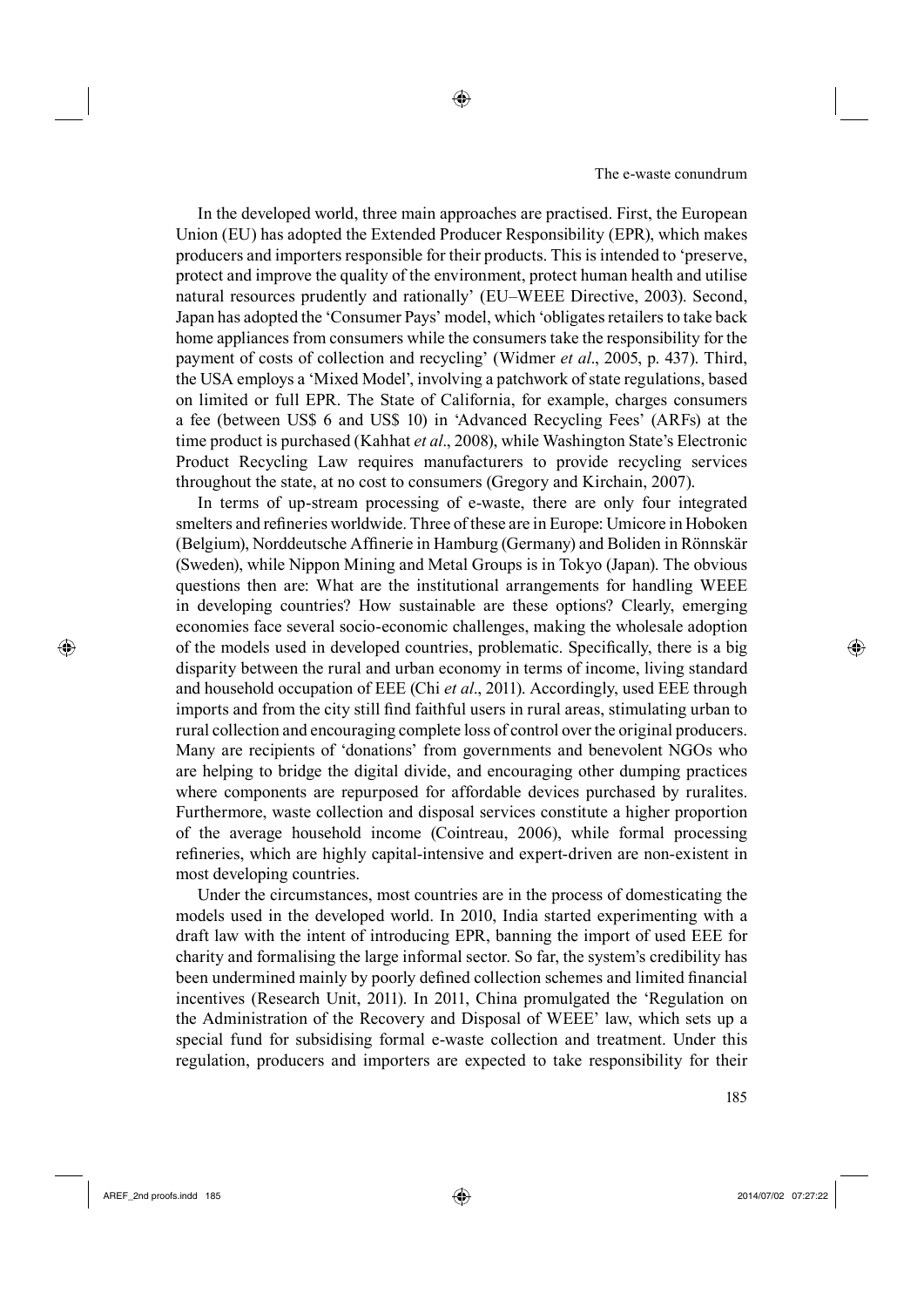products. Although the regulation applies EPR in principle and outlines a financing mechanism, how the funding programme will work remains to be seen, considering the fact that crucial issues such as product coverage, financing mechanisms and ministerial responsibilities are yet to be specified and tested (Zhang, 2011).

Within the African region, in 2008 South Africa established the e-Waste Association of South Africa, eWASA (Finlay, 2005). The National Waste Act, 59 of 2008, which established the association, enjoins manufacturers and importers of EEE to define an Industrial Waste Management Plan (IWMP) before they can sell their e-products. Furthermore, the accompanying *Consumer Protection Act*, 68 of 2008, obligates retailers to accept 'take-backs' from consumers buying a new product. However, operationalisation and years of experimentation with this new framework have brought to the fore some of its inherent deficiencies. For example, the policy fails to identify stakeholders' individual responsibilities, and, more importantly, does not cover imported used electronics, thus making companies' legal 'e-waste management readiness' mixed, rather than certain (African Institute, 2012, p. 22). The situation in Ghana is even worse as, to date, there is neither a regulation nor formal infrastructure covering the recycling of e-waste. The national environmental and sanitation policy remains silent on the question of recycling.

Clearly, there are a plethora of models for e-waste recycling worldwide, but the models have little transferability to developing world contexts, where basic solid waste removal and engineered, sanitary landfills remain a major challenge (Ecroignard, 2005). For example, Accra, the capital city of Ghana, does not even have an engineered landfill. In addition, the economic value of e-waste is not always recognised by policymakers in the developing world (see Amoyaw-Osei *et al*., 2011; Grant and Oteng-Ababio, 2012). Also, in developed countries, regulations have been the main catalyst for organised e-waste recycling models, but the regulatory environment is much weaker in the developing world.

In essence, the current situation reflects a continuum where some countries focus on downstream collection, segregation, crushing and disassembling, while others concentrate on upstream complex end-processing. The article does not endorse, encourage or condone the unethical exportation of hazardous materials and unwaged labour-intensive activities to developing countries, since that is morally unacceptable and practically unsustainable – particularly so when developed-world consumers, as already noted, pay for formal recycling. As a different tact, we propose a recycling model that incorporates all institutional concerns, creates a set of converging policies and strategies that are pertinent and reconcile the need for access to livelihood strategies, and mitigates adverse impacts in the long run.

# **3 Overview of e-waste recycling in Ghana**

This study benefited from our previous research which systematically documented and analysed baseline conditions of WEEE in Agbogbloshie, Accra, the e-waste recycling hub of Ghana (Oteng-Ababio, 2010a and 2012b; Agyei-Mensah and Oteng-

5186

⊕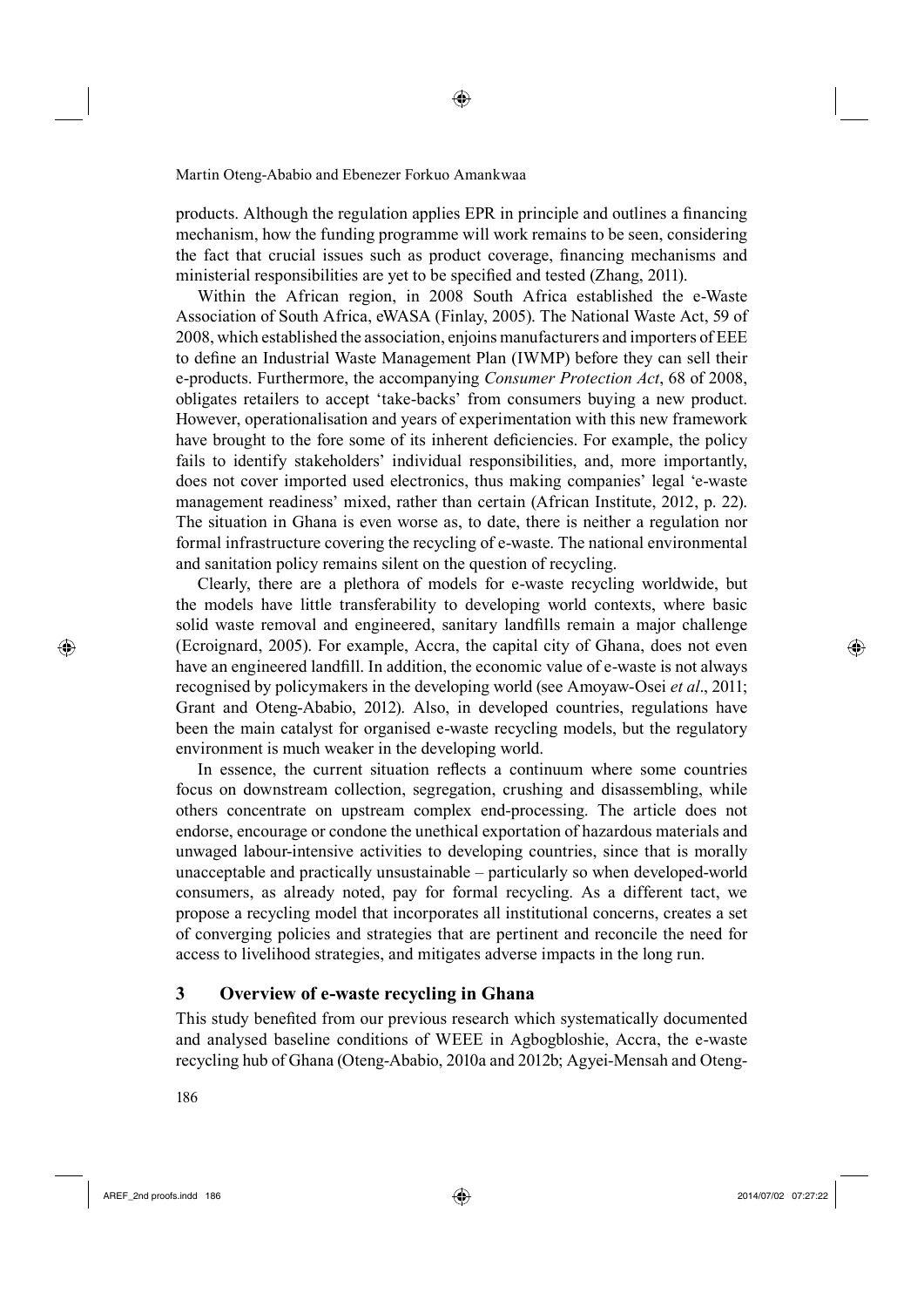Ababio, 2012; Grant and Oteng-Ababio, 2012; Amankwaa, 2013). The underpinning objective was to interrogate current e-waste challenges in terms of flows (circuitry) recycling and, to some extent, the health implications of the practises. During our studies, the team became conscious of the vulnerable state of the e-waste workers, especially those involved in the incineration of wires to harvest copper.

◈

We organised five focus group discussions (FGDs) with different segments along the recycling chain. Participants of the FGDs were male-dominated, as the enterprise itself is gender biased. The results were supplemented by 25 key policymaker interviews with the Assemblyman; opinion leaders; officials of Accra Metropolitan Assembly (AMA) and Environmental Protection Agency, among others. The initial fieldwork took place in March 2010, after which several surveys were also conducted. Since then, we have returned at various stages to conduct additional interviews between December 2011 and March 2012. We also report on 22 interviews with key informal informants.

# *3.1 Exploring WEEE participants*

Our studies demonstrate that the Ghanaian e-waste economy emanates from three main sources (consumption, importation and production), and is operated mainly by informal self-employed entrepreneurs producing legitimate goods and services, which are sold in the regulated sector. We identified different operators along the formal–informal continuum, with each assuming peculiar local titles. Table 1 lists the different local names along the continuum.

| <b>Local Name</b>            | <b>Status</b>   | <b>Type of Activity</b>                                                                                                                                          |
|------------------------------|-----------------|------------------------------------------------------------------------------------------------------------------------------------------------------------------|
| 'Bolaman'*                   | <i>Informal</i> | Waste collector at the dump or skip site (transfer station)                                                                                                      |
| Condemned                    | Intermediary    | Itinerant waste buyer who operates purely for economic<br>gain (targeting waste like bottles, plastics)                                                          |
| Kaya bola                    | Informal        | Private waste pickers who collect from homes, stores, and<br>offices for disposal at a fee. They simultaneously engage<br>in waste separation for re-use or sale |
| Recycler                     | Informal        | Waste worker who is involved in segregating functional<br>parts for sale and the burning of wires to harvest copper                                              |
| Middleman                    | <i>Informal</i> | An intermediary between the collector and the scrap<br>dealer who builds bulk before selling to a scrap dealer                                                   |
| Scrap dealer                 | Intermediary    | An intermediary (link) between the middleman and the<br>recycling company                                                                                        |
| Repairer<br>(refurbisher)    | Informal        | Private electrical technician who uses separated function-<br>al materials from old electronics to repair others                                                 |
| Municipal<br>waste collector | Formal          | Public/private sector employee who engages in waste col-<br>lection in households, markets and other public places                                               |

**Table 1: Local names of waste professions and their informal/formal status**

Source: Authors' construct, 2012

\* Bolaman literally means 'waste man'

**6 187 • 187 • 187 • 187 • 187 • 187 • 187 • 187 • 187 • 187 • 187 • 187 • 187 • 187 • 187 • 187 • 187 • 187 • 187 • 187 • 187 • 187 • 187 • 187 • 187 • 187 • 187 • 187 • 187 • 187 • 187 • 187 • 187 • 187 • 187 • 187 • 187** 

⊕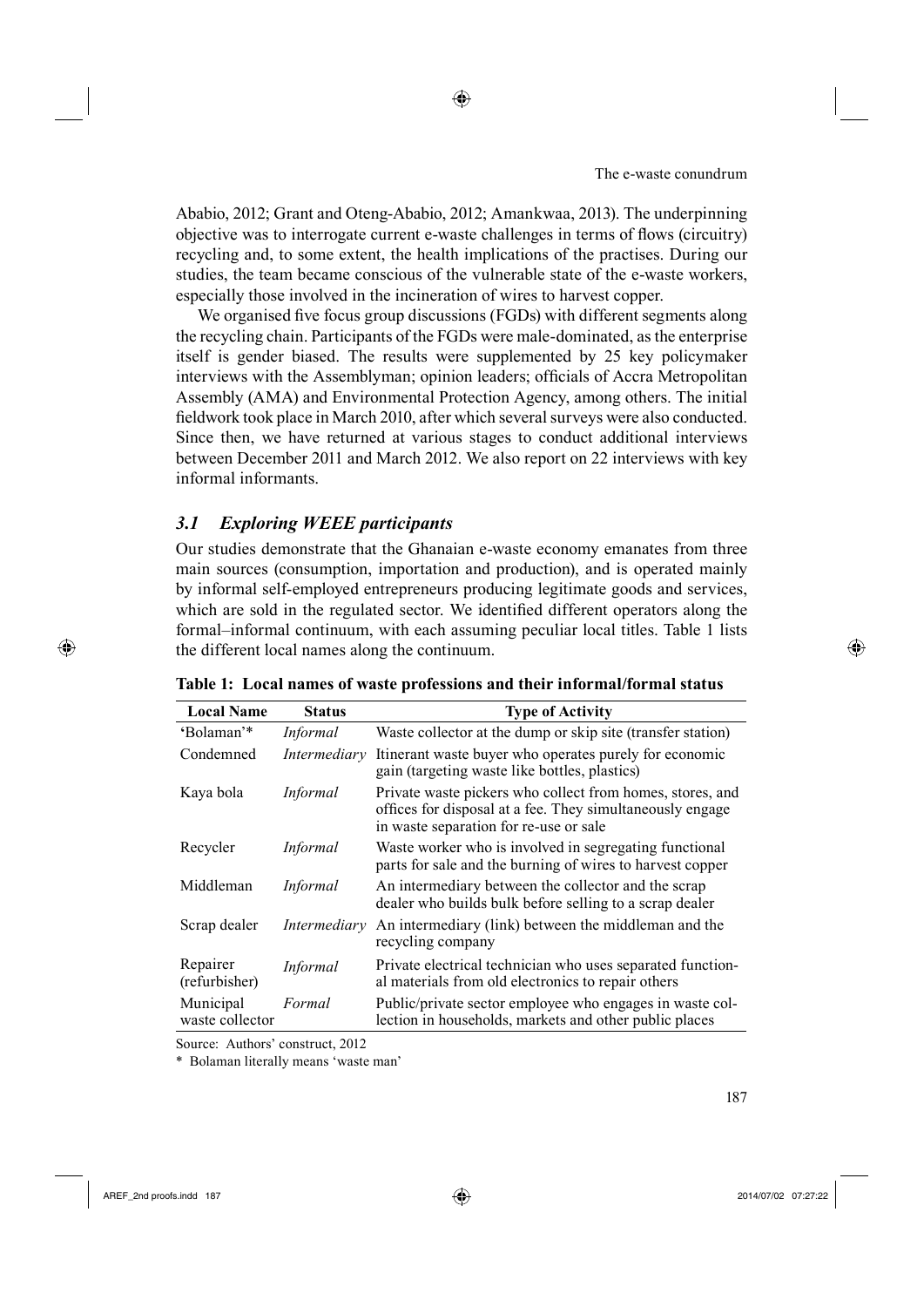Participants in waste management in Accra are not a homogenous group. For ease of analysis, the predominant type of waste collected has been used to categorise them into groups. The 'condemned' are a male-dominated group who move from house to house buying used bottles and plastics for resale to formal industries. Typically, they are pensioners with a long history of involvement in the 'waste' business and knowledge of market dynamics. Hence, the more resourceful among them have taken up warehousing in anticipation of better profit margins in future. The Kaya bola operates like a just-in-time worker who collects mixed waste from houses, stores and offices, to deliver to the dump site for a fee (which depends on the volume of the waste). Although both men and women engage in this venture, it is dominated by men in their 20s, from northern Ghana, who normally use this activity as an entry point into the urban economy.

◈

The e-waste recycler is among the beginners in the waste economy who specialises in picking recyclable elements to sell to intermediaries directly or after processing. They do not, however, have the luxury of warehousing to attract a better price, since the practice is their main livelihood. This is a male-dominated survivalist hand-to-mouth business, and has witnessed the involvement of children – some as young as ten – who engage in waste picking as part-time collectors in after-school activities or as truants. The middlemen serve as intermediaries between the recyclers and the scrap dealers, purchasing recovered materials (scraps) in bits from the recyclers and subsequently selling same in bulk to the dealers who, in turn, sell to refinery industries and exporters. The refurbishers, on the other hand, repair obsolete (broken-down) WEEE for reuse and/or they build up (install) new ones for the second-hand market. Generally, these shops have extensive inventories of accumulated parts to service the reuse cluster, and city refurbishers travel to the area to service or source spruce-up parts. Municipal waste collectors are employees of the private waste collection companies engaged officially by the local authorities. Most are academically challenged, since private entrepreneurs are loath to employ workers with good qualifications, probably for fear of increased wage costs. Generally, waste picking in the city seems to be the preserve of a particular ethnic group, and is often conducted by youth who have dropped out of school.

#### *3.2 E-waste estimates*

Participating in the 'waste economy' is neither incidental nor isolated, but is a reflection of the increasing engagement of most cities with EEE (Osibanjo and Nnorom, 2007). Although there is dearth of official data on the amount of EEE imports to Ghana, an estimated 215 000 tons were imported in 2009, comprising 30 per cent (64 000 tons) new products and 70 per cent (147 000 tons) second-hand (Amoyaw-Osei *et al*., 2011). Figure 1 shows the trend of used computer imports from Organisation for Economic Co-operation and Development (OECD) and non-OECD countries to Ghana, from 2004 to 2010 with both clearly depicting a rising trend. In terms of material flow, studies (see Oteng-Ababio, 2010a, 2012a) have shown that

AREF\_2nd proofs.indd 188 2014/07/02 07:27:22

⊕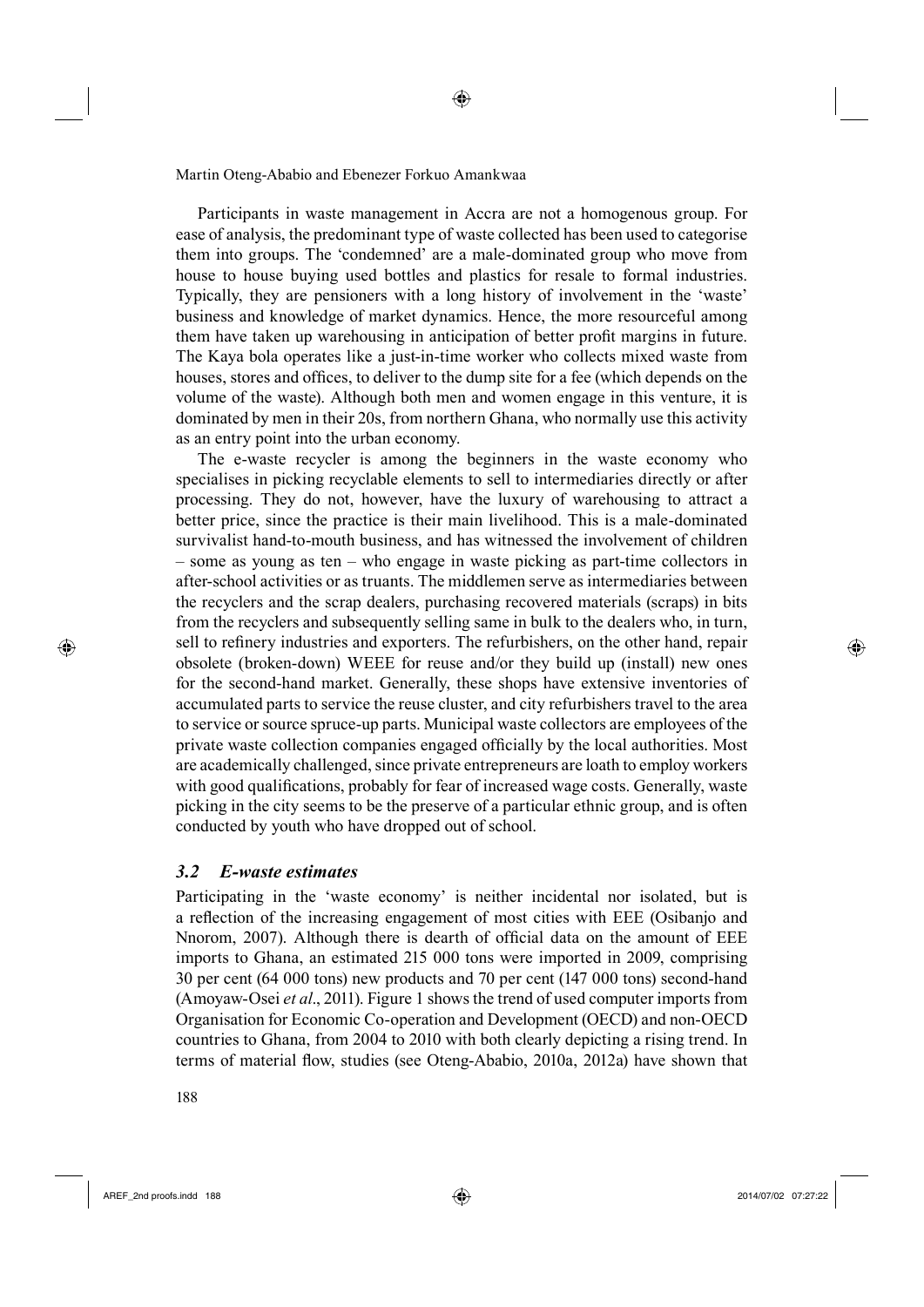a failure to check for functionality has created a situation where 30 per cent (44 000 tons) of used imports remain unsellable (i.e., malfunctioning, broken down or outdated), while 20 per cent have to be refurbished to be functional.

Imports of used computers to Ghana, 2004-2010



**Figure 1: Used computer imports from OECD and non-OECD countries to Ghana, 2004–2010**

Source: Authors' construct (2011); data from Customs Exercise and Preventive Service (CEPS) records (2011)

Recent studies have shown that the EEE sector achieved a 37 and 23 per cent growth rate in 2007 and 2008 respectively (Oteng-Ababio, 2010a). The current penetration rate of computers in the economy stands at 7.6 per cent (1.9 million units in 2009), against the 0.6 per cent reported by International Telecommunication Union (ITU 2008) and 1.1 per cent by the World Bank (WDI, 2008). Not only has the influx of WEEE imports increased the rate of e-waste generation, lack of proper infrastructure for its end-of-life recycling has invariably legitimised the embryonic informal recycling activity in the country.

### *3.3 Policy and legal framework*

The sheer magnitude of the rate of e-waste obsolescence, increasing technological innovations, the lack of local infrastructural and the linked environmental challenges in the face of growing public environmental consciousness, create a 'new world, new waste, and new challenge' (Oteng-Ababio, 2010a). Legislatory gaps and lax customs control provide opportunities for the illegal entry of e-waste into the country. As previously noted, there is currently no regulation dealing specifically with WEEE disposal, except some environmental legislation that incorporates sections on 'hazardous waste management and handling' (see *EPA Act*, 1994; *Pesticides Control and Management Act*, 1996; Environmental Sanitation Policy of Ghana, 1999).

⊕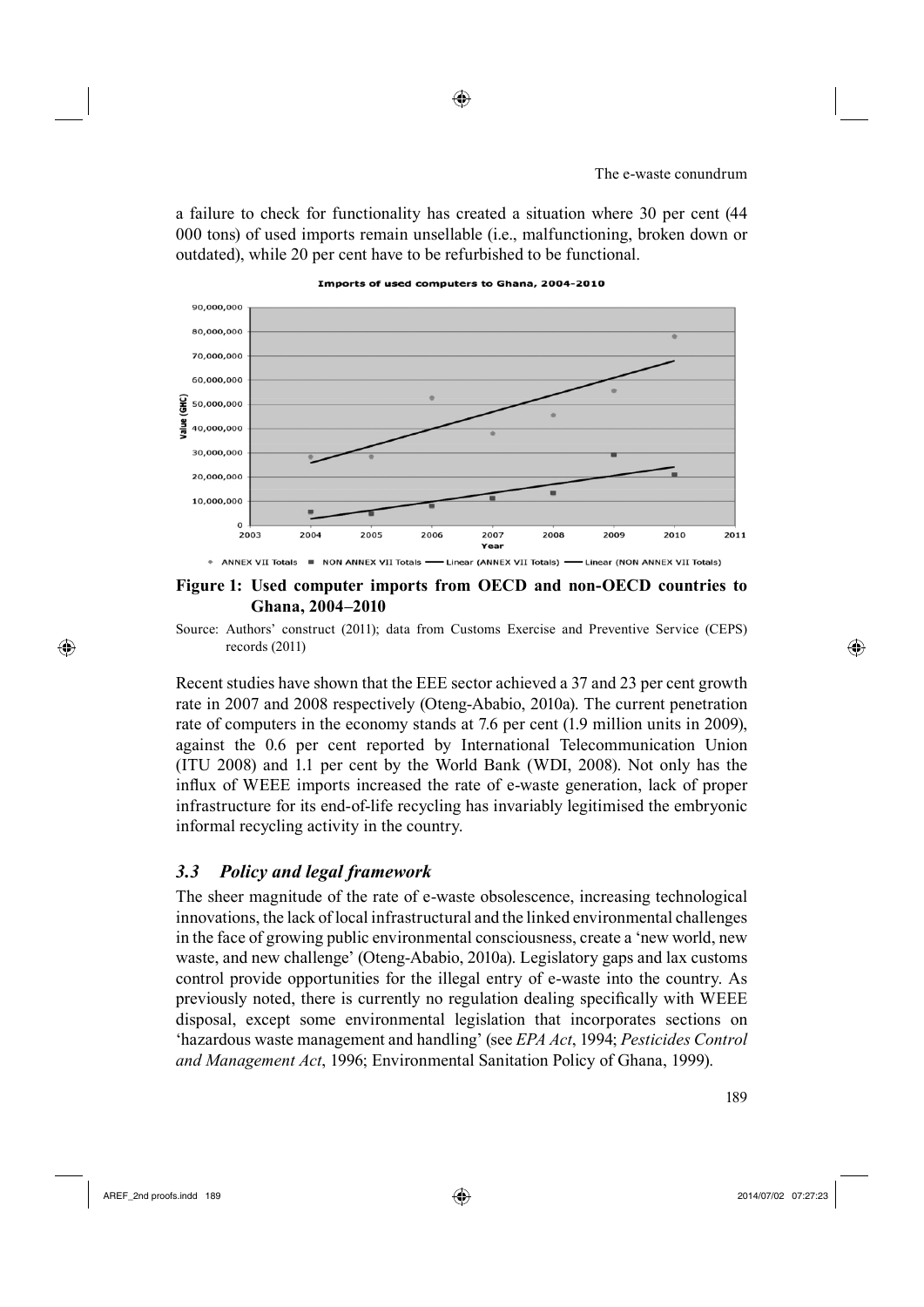Given the fact that most of these laws were passed long before the so-called 'e-waste menace' emerged within the entire Ghanaian geographical space, their key principles, which could impact on sustainable e-waste management, are vaguely defined. This effectively compromises their legal enforceability, especially in situations where the informal sector is not captured under any of the regulatory frameworks. Internationally, Ghana is a signatory of the Basel Convention, which prohibits trade between Annex VII countries (OECD, EU and Liechtenstein) and non-Annex VII countries. It is also concerned with waste minimisation and environmentally sound management. However, the Ghanaian government is yet to ratify (domesticate) the convention, which compromises its applicability.

◈

Constrained by national laws and regulations as well as local government codes of ethics that outline right and wrong behaviour, or actions to conform to set standards and values, the floodgates have opened for the unrestricted importation of WEEE, which has led to a thriving e-waste economy. Admittedly, depending on social norms (which reflect how people respond to rules), managing a diverse and complex issue such as e-waste recycling with so many interested parties will be administratively unwise and ineffectual. At the same time, employing stringent conventional laws may also drive a defensive response (reifying the status quo). We believe any policy response should aim to strengthen local-level and community institutions and capacity, and strive to remove institutional constraints to inclusive practices. In order not to overwhelm or block their points of view, the involvement of all key stakeholders in the planning, implementation and monitoring processes is paramount.

## **4 The state of informality in the e-waste economy**

Recent scholarship on e-waste recycling has either focused on explorative (value chain) analysis (Grant and Oteng-Ababio, 2012), social impacts (Prakash *et al*., 2010), incentive systems (Amoyaw-Osei *et al*., 2011), or health consequences (Asante *et al*., 2012; Amankwaa, 2013). Areas that have received less attention include the structure and organisation of the formal–informal relationship, production processes and product outflows, market relations, and marketing networks. Yet, to appreciate the role of the informal sector in the WEEE economy, the chain of activities within the continuum must be comprehensively understood. Existing studies (Prakash *et al*., 2010) reveal that Agbogbloshie treats over 171 000 tons of e-waste annually, with its recycling output amounting to US\$ 200,000 in 2009 (Amoyaw-Osei *et al*., 2011).

Figure 2 presents the chain of activity in e-waste recycling in Agbogbloshie. From collection, dismantling and refurbishing, value is added at each stage of the chain, creating employment at different levels (Grant and Oteng-Ababio, 2012). During the recycling processes, reusable parts are retrieved and directly reapplied, creating revenue from both component reuse and material recycling. The modus operandi is very 'cost-efficient' due to the use of non-skilled manual labour and blatant disregard for any hazards to the environment (Chi *et al*., 2011). It does, however, contribute to

5190

AREF\_2nd proofs.indd 190 2014/07/02 07:27:23

⊕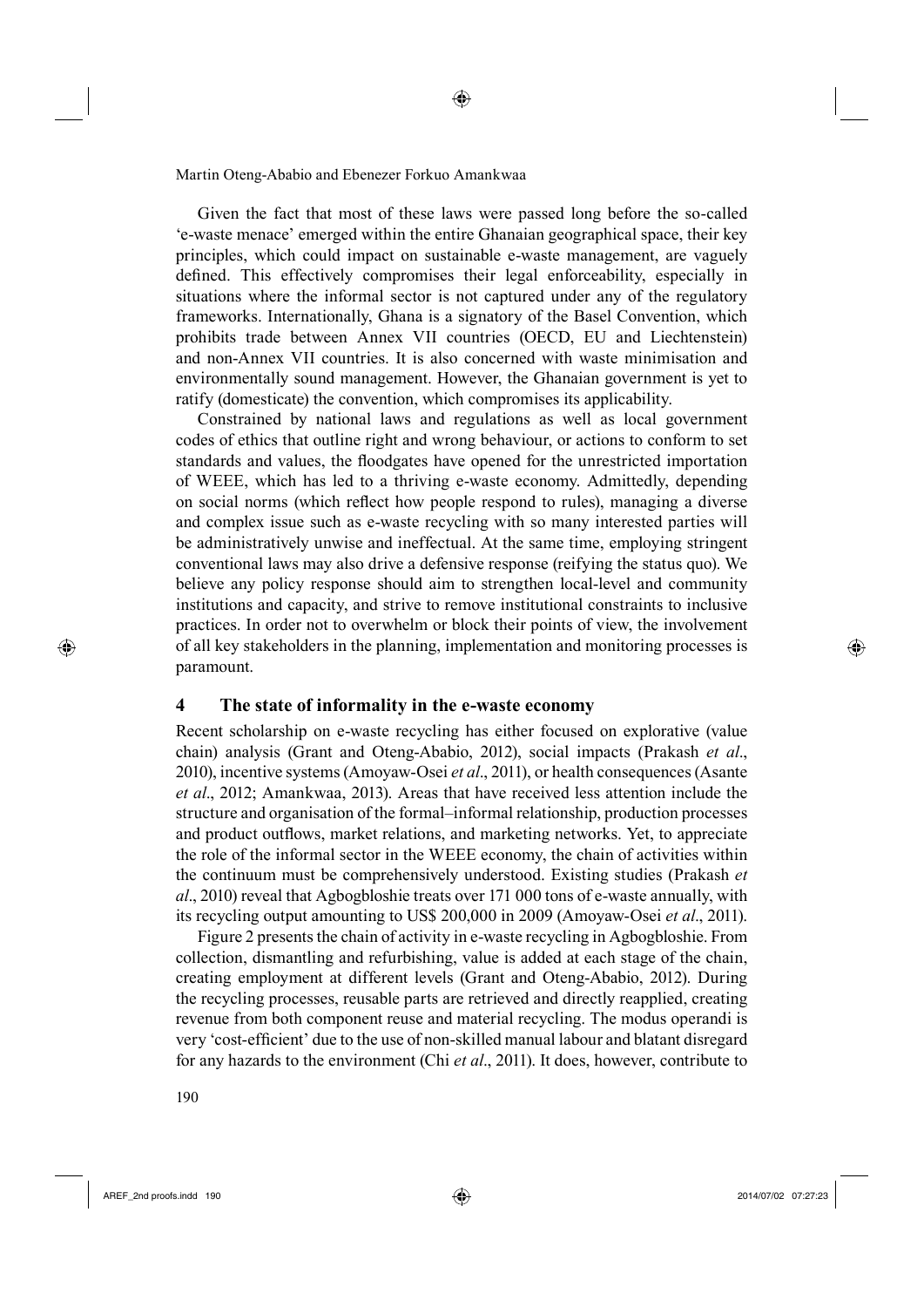the release of toxic metals (such as lead) and persistent organic pollutants into the environment (Brigden *et al*., 2008), and into the air (Caravanos *et al*., 2011), with negative health impacts (Asante *et al*., 2012).

The chain of activities shows a vertical integration that encompasses a broader space-economy and some degree of specialisation and differentiation in terms of financial realisation. For example, the average daily earnings of collectors who are at the base of the 'e-waste financial ladder' is US\$3.50 per day (see Grant and Oteng-Ababio, 2012), which is about two and half times the average income of informal workers in Ghana (GSS, 2008). Indeed, collectors involved in dismantling and metal recovery earn an average of US\$8.00 a day. At the top of the income ladder are the scrap dealers who earn US\$50 per day. Just below them are the middlemen, who earn up to US\$35 a day. Studies show that refurbishment provides a steadier income stream than collection, earning such workers an average of US\$7 a day. The findings generally show that the upper end of the informal work hierarchy incorporates more regular working hours, and social ties as well as networking. In addition, it shows a steadier increase in the earnings of informal workers over the years. For example, Asiedu and Agyei-Mensah (2008) reported the average earnings of informal workers to be about US\$2.00, while more recently, Amankwaa (2013) recorded a figure of about US\$6.00.

## **5 Formal e-waste recycling**

Though the informal e-waste activity is highly visible in the economy, insufficient collection efforts and resources, inappropriate recycling technologies, and illegal 'import' streams have brought their operations under public scrutiny. The government is being urged, mostly by ENGOs, to institute a formal recycling system as a way of addressing the challenges embedded in informal operations. Insights gleaned from the proposed e-waste management bill currently under cabinet consideration downplay the role of the informal sector. Should the bill become an act, there is the risk that the act may sooner rather than later join the many ill-fated MSWM policies (see Oteng-Ababio *et al*., 2013) not only because the majority of Ghanaians engage with used EEE, but more importantly, the authorities lack the financial capacity to either acquire the needed capital-intensive recycling technologies and expertise, or to provide engineered landfills (see Obirih-Opareh and Post, 2002; Post *et al.*, 2003).

<sup>6</sup> 191

⊕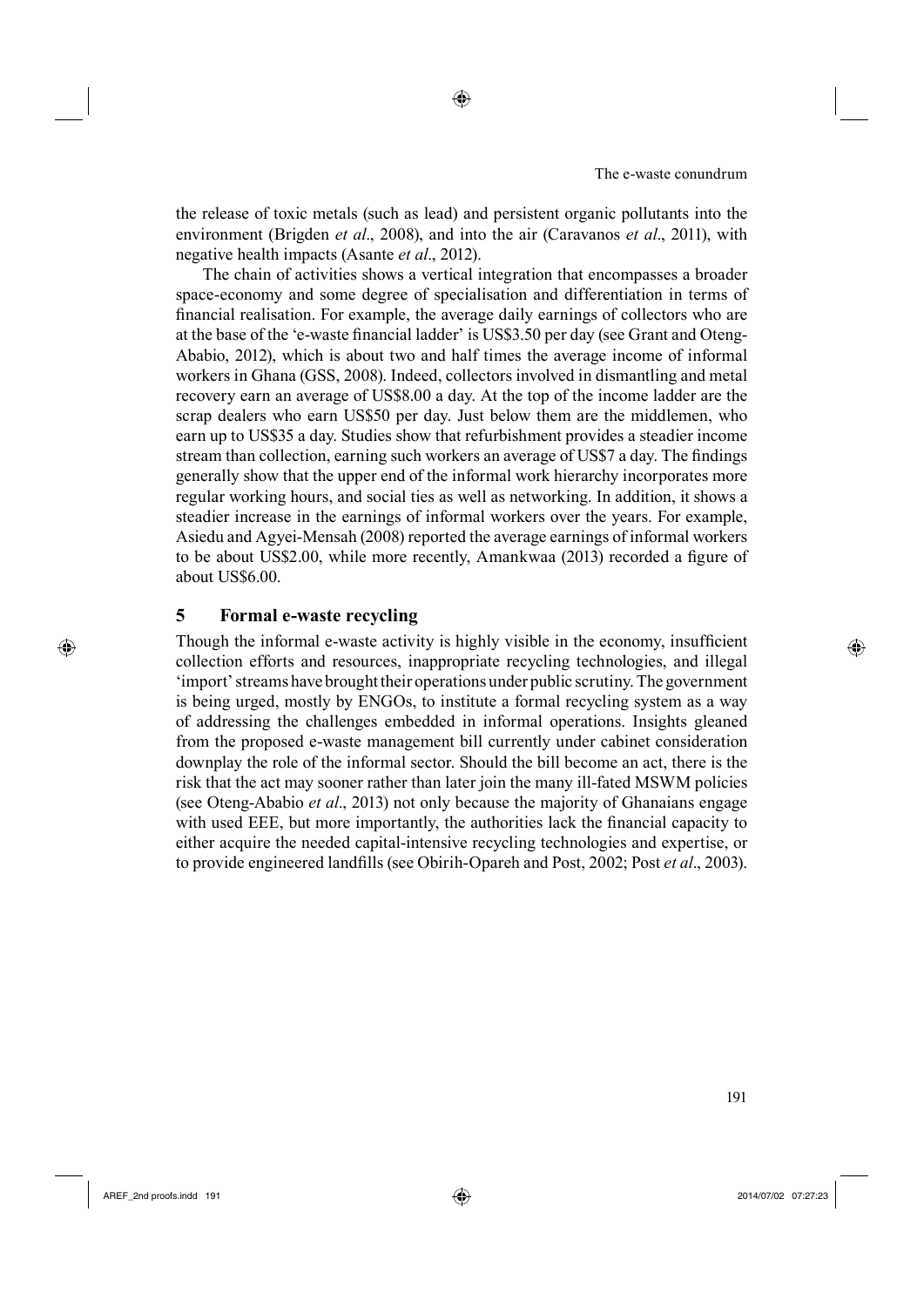$\bigoplus$ 



5192



Martin Oteng-Ababio and Ebenezer Forkuo Amankwaa



Source: Oteng-Ababio (2012b) Source: Oteng-Ababio (2012b)

 $\bigoplus$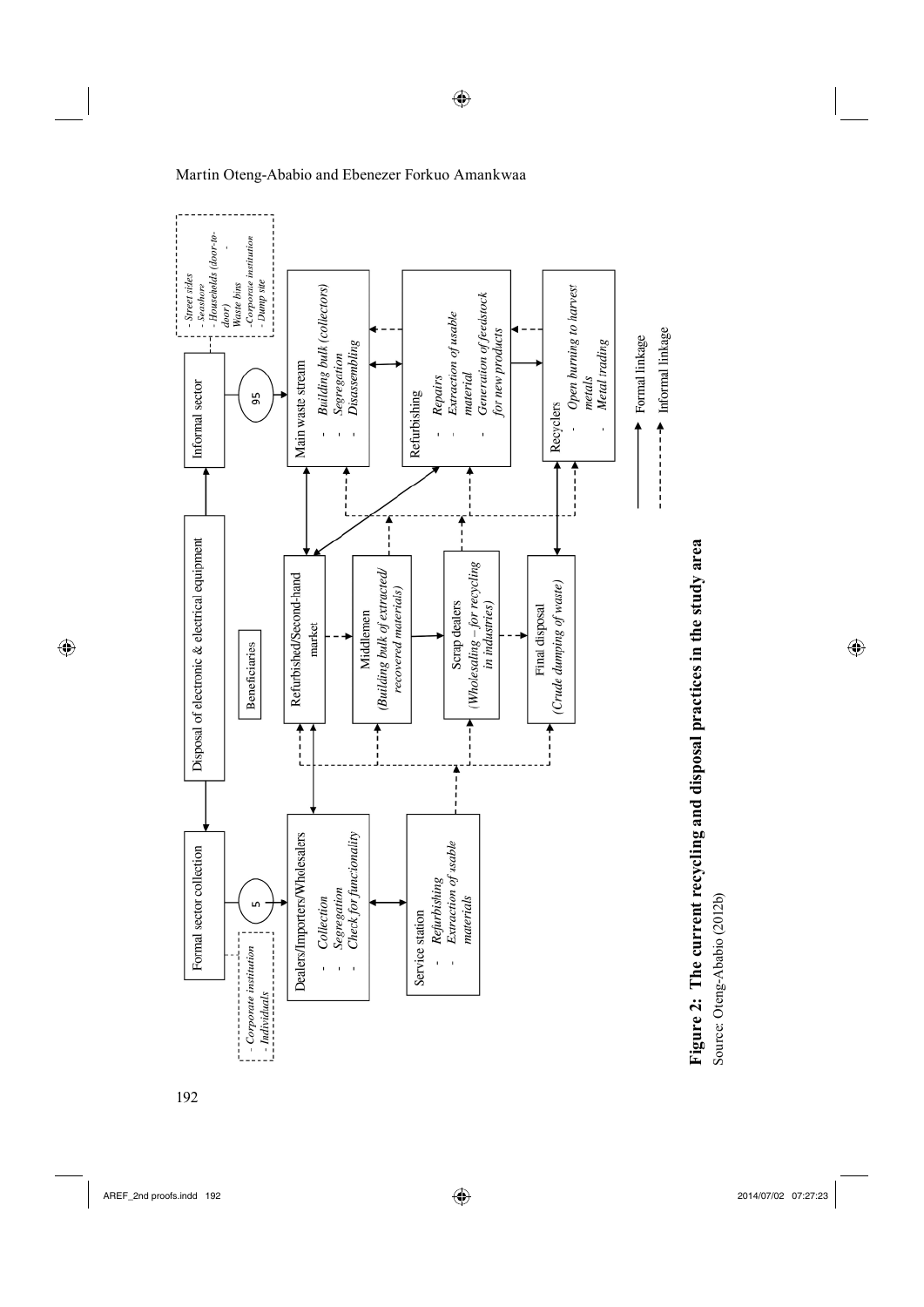Additionally, in Ghana none of the EEE companies or their representatives operate any EPR which guarantees the institution of take-back<sup>1</sup> (or payback) facilities. At best, they maintain a limited presence only in Accra and Kumasi. The only EEE companies operating a semblance of EPR systems are two Ghanaian private companies – RLG Communications Limited and Kasapa (Expresso) Limited. RLG assembles mobile phones and laptops for markets in Ghana, the Gambia, Senegal, Nigeria and China. The company occasionally advertises for its customers to bring their old (not necessarily broken) phones and laptops for upgrading. However, our current findings reveal a disappointing response to the scheme, as the company does not even upgrade systems that were not obtained directly from its official outlet, or in instances where a customer misplaced the warranty card.

◈

The other company, Kasapa (Expresso), is one of six mobile telephony companies in the country. The company initiated a recycling initiative by collecting consumers' obsolete cell phones and accessories, and has embarked on a vigorous campaign of television and radio adverts urging customers to return their obsolete equipment to any of its regional offices for placement or repairs at a discounted fee. However, the company, with a subscriber base of 186 000 in 2011, retrieved only 200 discarded phones after two years of rigorous campaigning on both radio and television. Apart from people engaging in an extensive reuse culture and thereby overstretching the geographies of users, many perceive used EEE as retaining a certain amount of value, and thus store it for a very long time. In parallel with these initiatives, Blancomet Recycling Company is the only formal private recycling firm to successfully consolidate its new e-waste recycling investment (in 2009). The company performs elementary dismantling, relying heavily on hand-sorting and dismantling. The plastic and metal components are recycled locally, while extracted motherboards are exported in raw form (a 40-foot container every two months), with Asia and Europe being the prime destinations.

## *5.1 Can the informal sector be excluded from e-waste recycling?*

Determining the fate of the informal sector in any formal recycling system presents a challenge, as their marginalised and unstable social and economic circumstances make it quite difficult to integrate their contribution into the MSWM system (Schubeler, 1996). In particular, adopting the universal employment notion that 'links a person, called the employee (or a worker) with another person called the employer to whom she or he provides labour or services under conditions in return for remuneration' (ILO, 2003, p. 12) excludes those who engage in the sale of either collectors' tools (e.g., hammers, chisels, wrenches) or refurbished and spruced-up electronics. Yet they all play indispensable roles along the continuum, and their steady growth illuminates the sector's economic and environmental benefits and

AREF\_2nd proofs.indd 193 2014/07/02 07:27:23

⊕

<sup>1 –</sup> a system that enjoins manufacturers/retailers to accept used WEEE at the end of the product's life.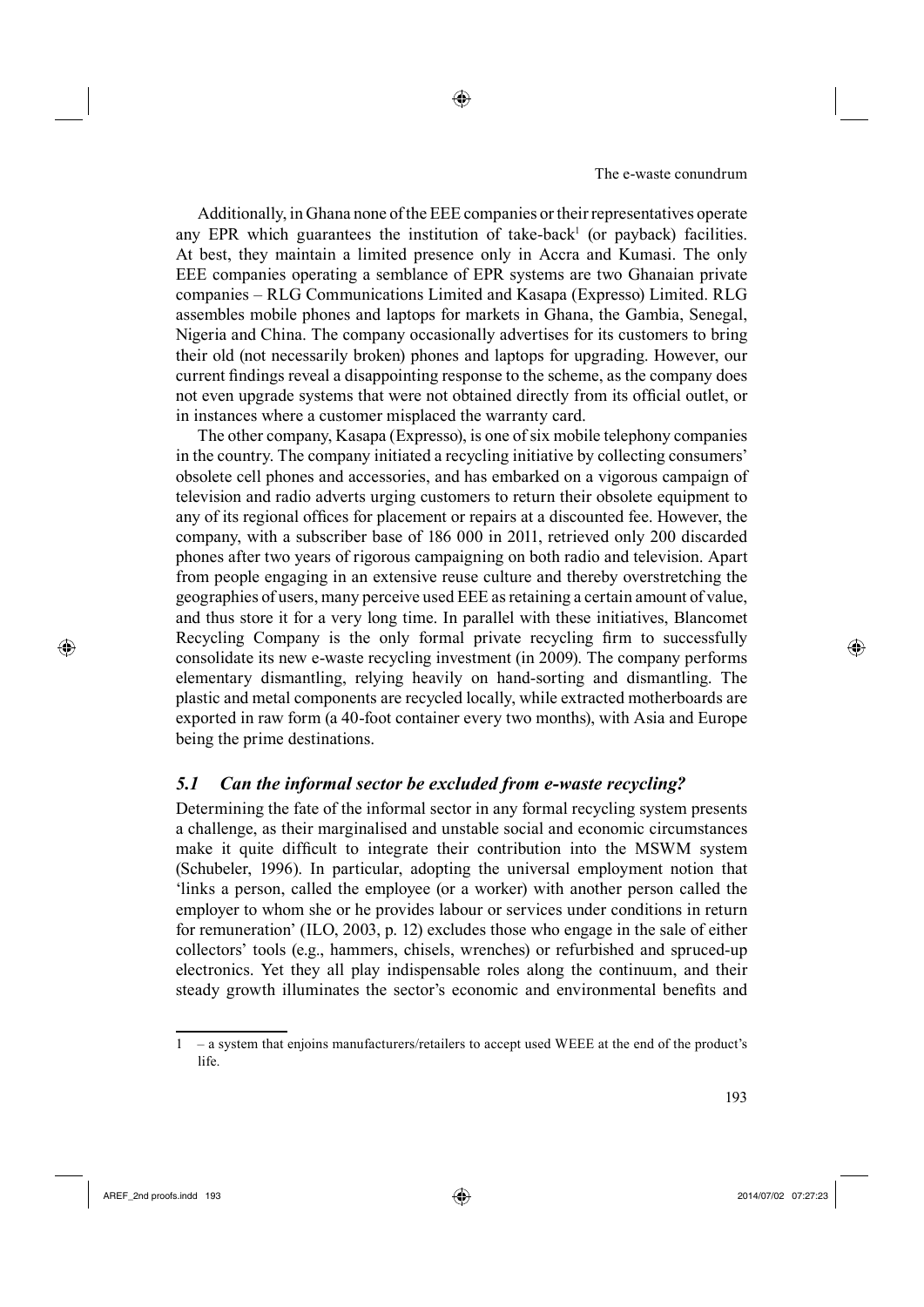potentials, which most studies have highlighted (Medina, 2000; Hayami *et al*., 2006; Prakash *et al*., 2010).

In the current global dispensation, attempts to change the working conditions of informal collectors may well be detrimental to their ability to make a living, thereby potentially excluding the very people the policy was intended to protect, while simultaneously creating inefficiencies in waste collection and sorting. The semblance of producers' buy-back interventions that are being experimented with in some developing countries (including South Africa) have not been successful. For example, the results of our study revealed that RLG, which operated ten regional offices, eight sales and 16 service centers nationwide, and retails 15 000 mobile phones and about 10 000 laptops a month, has only been able to collect and export 1 300 discarded mobile phones and 100 laptops annually to China for recycling. Indeed, another company, Kasapa (Expresso) only recovered 200 used phones between  $2009$  and  $2011$ ,<sup>2</sup> thus compromising the project's financial viability and sustainability.

All indications are that the formal sector not only lacks its own house-to-house collection networks, it also operates under a regulated environment which demands huge overhead costs that impact on its financial competitiveness. Altruism is not enough to guarantee recycling. Participants in the informal sector, on the other hand, are motivated economically and therefore are unable to overlook any potential opportunity for income. They have a penchant for seeking opportunities from that which is within their reach, albeit that their unregulated operations release toxics into the air (Caravanos *et al*., 2011), contaminate water and soil (Brigden *et al*., 2008), create serious health concerns (Agyei-Mensah and Oteng-Ababio, 2012; Asante *et al*., 2012) and lead to low recovery of materials due to the use of rudimentary processes (De Soto, 1989).

Yet, advocating for the disbandment of the informal sector negates the fact that, currently, the sector recycles 95 per cent of WEEE in Ghana, and thus should form part of any formal business model (Oteng-Ababio, 2012b). By implication, any sustainable recycling project will need to appreciate and 'exploit' the advantages of this continuum (see Table 2), taking cognisance of macro-institutional issues and implementation challenges. In all probability, certain local-level and informal rules (including norms, values, and belief systems) that shape the behaviour and attitudes of social groups may impact negatively on implementation arrangements. A situation has arisen where the intended beneficiaries believe it is the government's responsibility to provide such public services for free, therefore they exhibit a reluctance to contribute either in cash or kind. This should be anticipated and addressed. Identifying such structural bottlenecks is imperative for any modifications to existing arrangements, and this is best achieved when all stakeholders are involved in the initial institutional planning, implementation and project analysis.

AREF\_2nd proofs.indd 194 2014/07/02 07:27:24

⊕

<sup>2</sup> Personal communication with the Head Recycling Unit of the Company, November, 2012.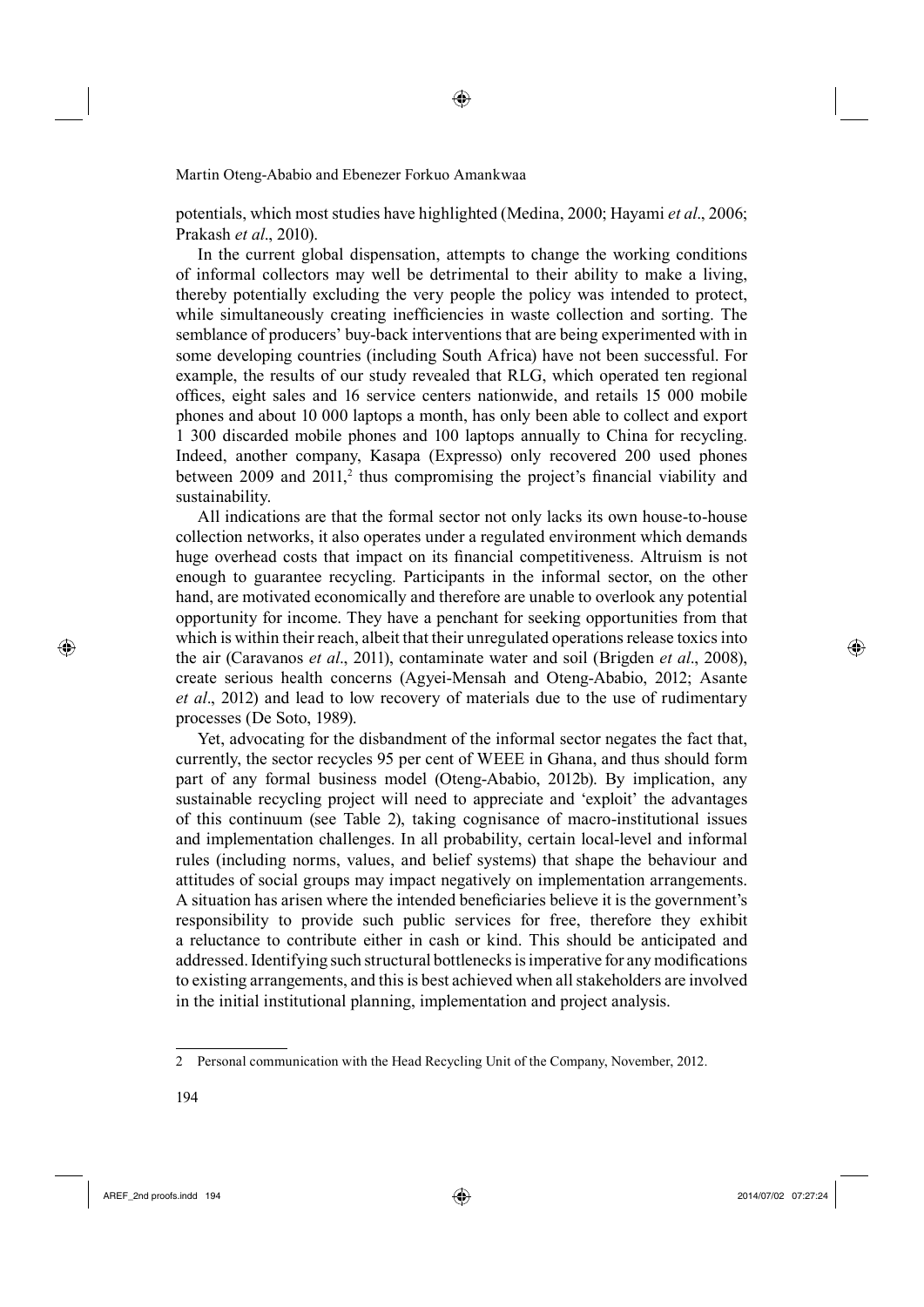◈

The e-waste conundrum

| <b>FORMAL</b>                    | <b>ATTRIBUTE</b> | <b>INFORMAL</b>                |
|----------------------------------|------------------|--------------------------------|
| $-$ Higher cost                  | economic         | – Lower cost                   |
| - Lower revenue                  |                  | – Higher revenue               |
| $-$ Comprehensive                | technical        | - Manual dismantling           |
| - Skilled technology specialised |                  | - Rudimentary                  |
| – Sound                          | environmental    | – Polluting                    |
| – Internalised                   |                  | – Externalised                 |
| - Decreased livelihood           | social           | - Livelihood for the masses    |
| - Authorised/legal               | legislature      | - Banned/illegal               |
| - Low involvement                | market           | - Matured network              |
| - High technology                | cultural         | - Historical (local knowledge) |
| $-$ Rigid law                    |                  | - Spontaneous (hereditary)     |
|                                  |                  |                                |

**Table 2: The formal-informal interface – a comparative analysis**

Source: Authors' construct (2012)

## **6 The proposed model**

One way to improve conditions in the informal sector is to combine it with the formal sector more directly, in such a way that it will be accepted and supported in what can be called a 'federated model'. Within the Ghanaian e-waste economy, recognising the role of both the formal and the informal sectors is desirable but daunting: desirable because the informal sector continues to play an important role within the value chain due to its employment-generating potentials, experience and work ethics; daunting due to its modus operandi and fragmented nature. The challenge is to find a way to mobilise and involve various individual groups with diverse networking agendas and interests in a cooperative body, and to dovetail their experiences professionally into the formal system. Its multi-stakeholder nature requires a multi-level approach for their inclusion into the formal sector. Currently, one of the biggest challenges facing the informal e-waste recycling industry is constant harassment from city authorities due to workers' perceived illegal status, occasioning alleged extortion from the city police (Oteng-Ababio, 2012b).

The formal e-waste sector is in its formative stage and is beset by teething problems. Based on current knowledge, we propose a model that draws on the ingenuity gleaned from both sectors, with the aim of strengthening local-level and community institutions, enhancing self-help capacity, and removing institutional constraints to inclusive practises (see Figure 3). This will not only serve as a springboard for further management research but, more importantly, will identify the various strengths located within the chain of activities relevant for achieving social development, and will highlight potentially adverse impacts. This is particularly the case in situations where most local authorities remain cash-strapped in the face of chronic infrastructural deficiencies.

AREF\_2nd proofs.indd 195 2014/07/02 07:27:24

⊕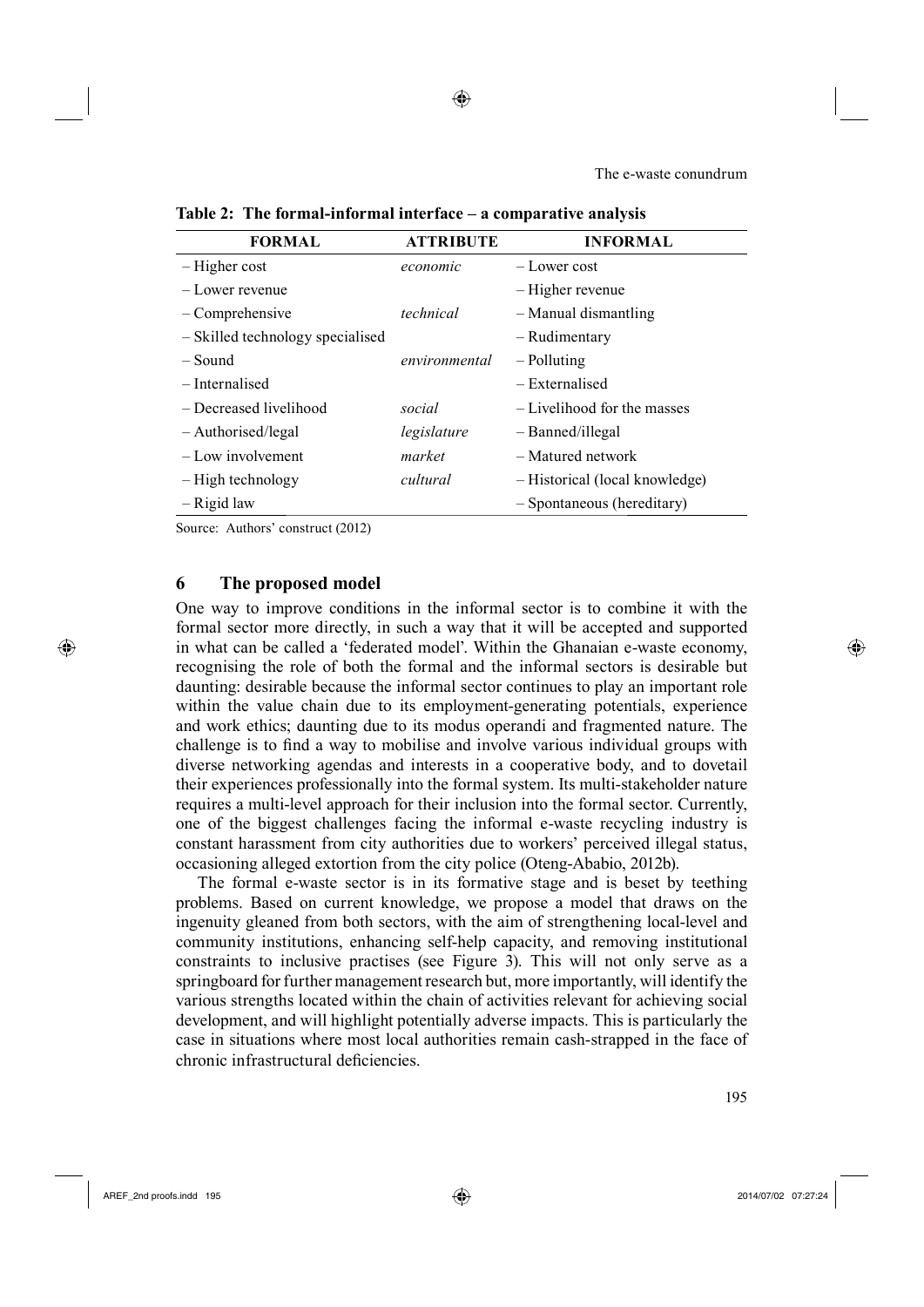

◈

**Figure 3: The federated model for e-waste recycling**

Source: Authors' construct, 2012

A study by Amoyaw-Osei *et al*. (2011) revealed e-waste recycling output in Agbogbloshie in 2009 to be US\$ 200,000 – a potential socio-economic development indicator which must be mobilised and regulated. However, any success will necessitate the creation of a superintending body to coordinate the activities of the fragmented entities and to develop internal decision- making structures, mechanisms for conflict resolution and the mobilization of financial resources. We are convinced that the way forward in tackling this new waste (e-waste), which is creating a new challenge (providing livelihood in environmentally challenging conditions) in a new (globalizing) world, is to officially tap into and properly recognise the formal– informal continuum through mobilising, regulating and 'professionalising' the activities of the various interest groups.

In linking such a formal and informal relationship which is characterised by complex forms of domination, subordination and exploitation (Obeng-Odoom, 2013), we need to move beyond the normal quantitative economic 'growth' indicators (Grant, 2009) to reconceptualise the essence of development to include social emancipation (see also Anyidoho, 2010). The successful implementation of

5196

AREF\_2nd proofs.indd 196 2014/07/02 07:27:24

⊕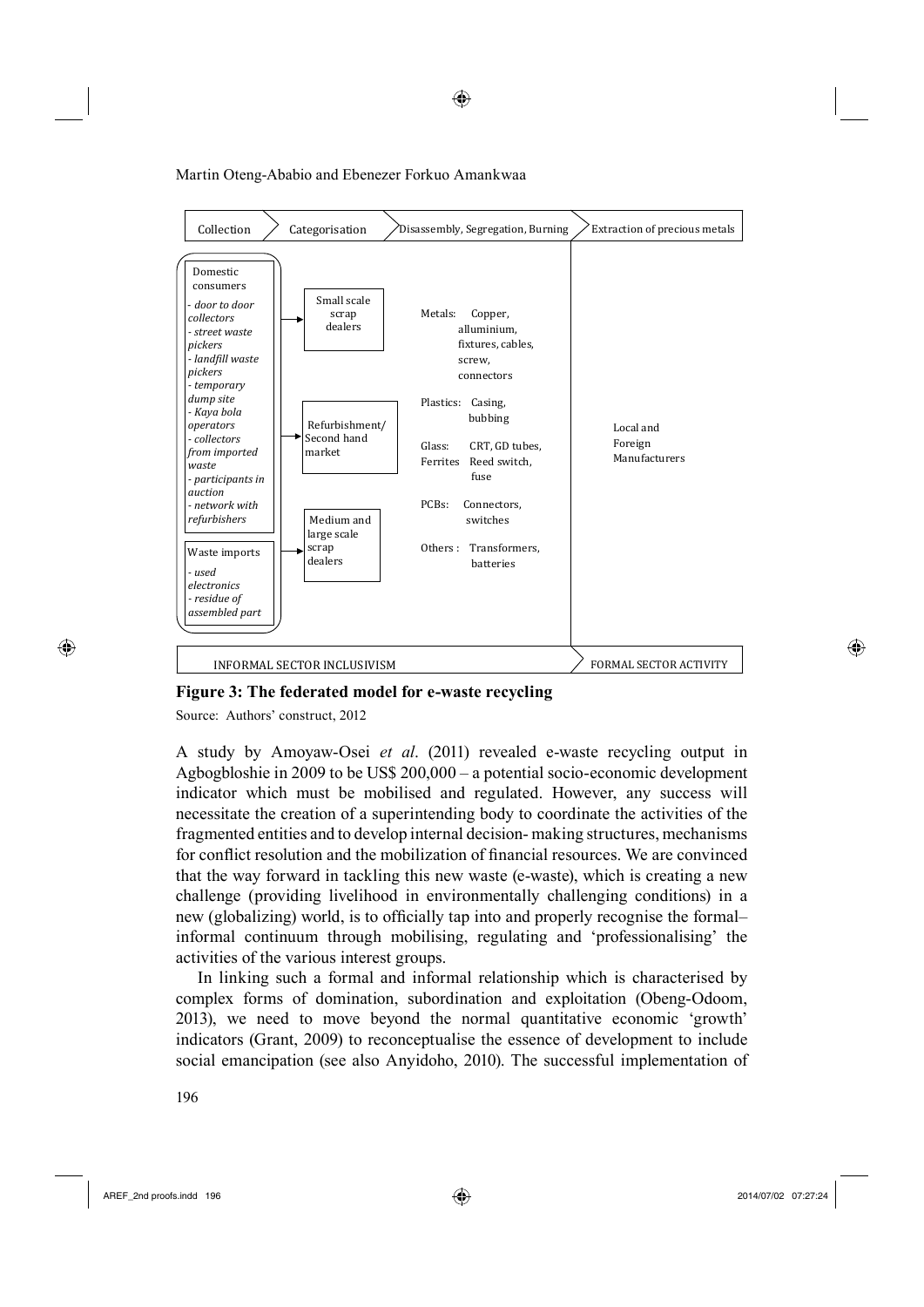our proposed model will define the specific responsibilities and contributions of each stakeholder group, and will make social transformation central not only to the methodology of development, but also to its end result, for the full and equal participation of formerly excluded groups in the initiation, design, implementation and outcome of projects. As noted by Connell (1997, p. 254), if such a relationship is to be self-sustaining, participation must translate into dynamic self-organisation and be consciously 'integrated into all project efforts, not only to facilitate the direct, immediate participation of the poor, but also to ensure that these efforts support long-term engagement, education, and action'. Bernstein (2004, p. 22) emphasises that comprehensive stakeholder involvement and 'dialogue help determine implementation options including institutional changes, capacity building, targeting, sequencing, subsidies and incentives'. The local authority's role in this direction is paramount, including, for example, familiarising community members with similar efforts elsewhere, and linking various community-based initiatives, so as to facilitate the growth of regional, national, and even international networks (Connell, 1997).

◈

Generally, inadequate human capital and financial resources, and to some extent legal obligations, will most certainly restrict the informal sector to those activities that take place at the beginning (local level) of the e-waste recycling chain – collection, dismantling, disassembling for re-use, preparation for recycling (e.g., shredding) – while the formal sector engages in the capital-intensive, expert-driven upstream recycling which covers benefits, as well as risks, conflicts and costs. The danger is whether we will, with our proposed model, be promoting and endorsing informality while forsaking job creation. We are conscious of the fact that the formal sector is [or is supposed to be] regulated by formal laws and regulations, and that if policies are not properly planned, promulgated and implemented, such interventions can propagate informal workers' marginality and vulnerability (see Sternberg, 2013). Sternberg highlights this observation when examining the interconnections between neoliberal urban policy ascendancy and waste pickers (*cartoneros*) in Buenos Aires. She notes that 'regulating the activities of the *cartoneros* did not entail giving them an opportunity to play central roles in the city's waste management system but was compatible with the logic of the local neoliberal intention to discipline the city's physical and social landscape as new opportunities for growth and development emerge' (Sternberg, 2013, p. 187).

We are convinced that with proper stakeholder participation in the planning and implementation processes, our model will yield successful outcomes. Our thinking is bolstered by experiences from Cairo (Egypt) and Ciudad Juarez (Mexico), where the informal sector has been properly involved in the initial decision-making process of crafting such policies, so that the sector has been successfully organised into recycling cooperatives and granted concessions for collecting and recycling solid waste (see Pfammater and Schertenlied, 1996). In Pakistan, too, there is the wellknown Orangi Project (see Hasan, 2006), established to assist the 'katchi abadis' (unauthorised settlements on government land) in developing their own 'internal'

AREF\_2nd proofs.indd 197 2014/07/02 07:27:24

⊕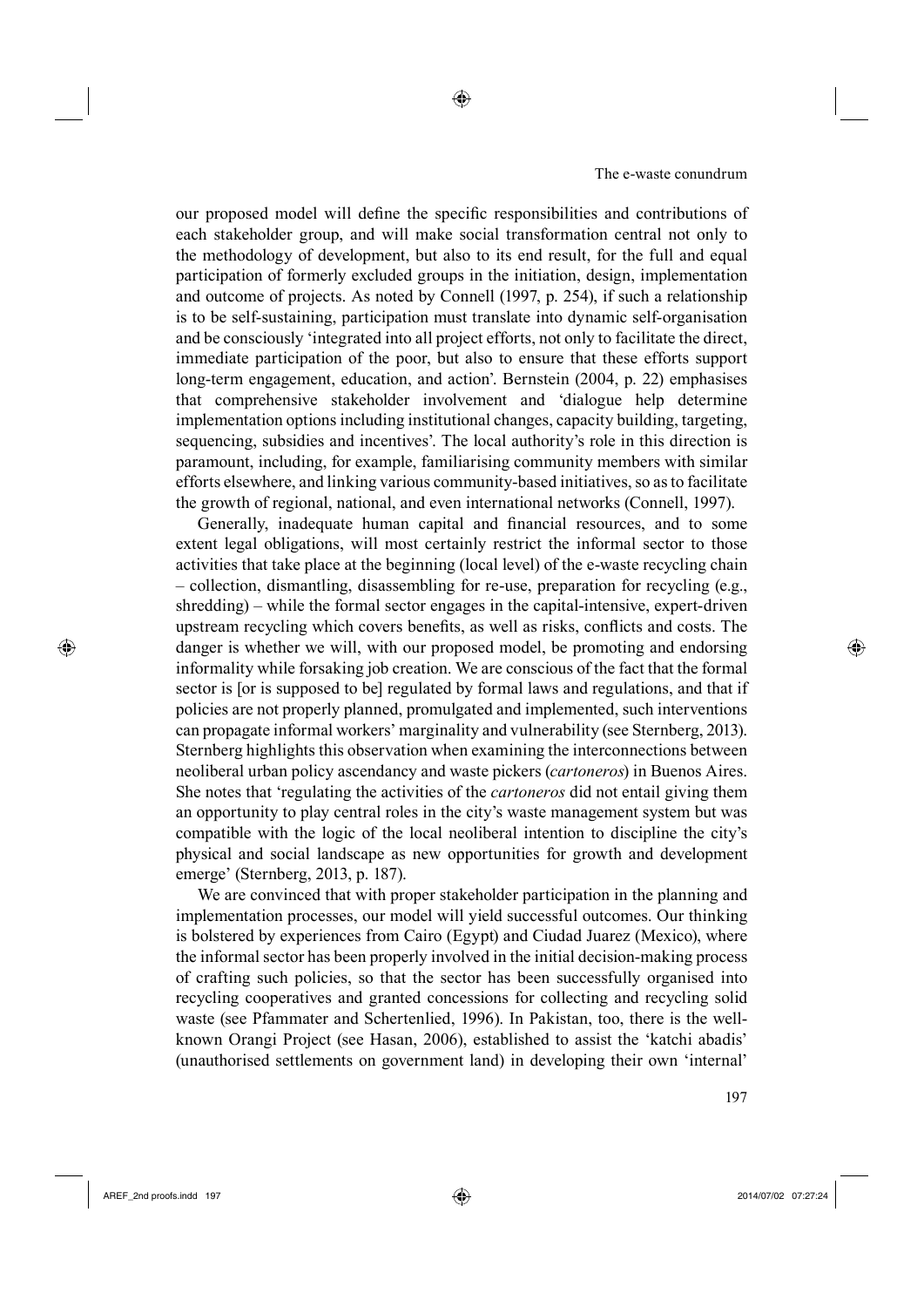sewerage and sanitation facilities. Hasan opines that the results have abundantly demonstrated that communities can effectively and efficiently finance, manage and build on internal development, as long as they are organised and are provided with technical assistance and managerial guidance.

While all these examples are different both geographically and contextually, they share the principle of participatory and inclusive development (see Connell, 1997; Feeney, 1998; Dipholo, 2002; Anyidoho, 2010). These researchers have highlighted the core principles inherent in this approach to development: an emphasis on inclusivity, empowerment, local control, human rights and flexibility. Consequently, development is seen as a multifaceted process not only *for* the local people, but also *by* the local people, to build capacity and control their future (Dipholo, 2002). Feeney (1998, p. 10) explains that participatory development is an opportunity for citizens, the public and private organisations to express their opinions, and to have their priorities and needs integrated into government policies or programmes.

It is not enough to consult beneficiaries and then to act on their behalf. Nor is it usually enough to engage people in a development process if the conceptual orientation and the language of that process do not relate to their experience, and if they lack the tools to assess their needs effectively and to know what options are available to them to bring about constructive change. (Connell, 1997, p. 250)

These studies have demonstrated that to achieve effective inclusivity, all the available knowledge (within and outside the community as well as within and beyond the reach of participants, local members, development agents, sponsoring agencies) must be accessible to all stakeholders. This reinforces Connell's (1997, p. 251) assertion that inclusive development is both a methodology and a strategic goal, but not something to be added onto or inserted into a development model. Rather, it provides an alternative pathway to improving people's standards of living, starting with the identification and description of problems, needs and opportunities  $-$  a process that requires specific tools, the equitable distribution of power (empowerment) and a grasp of the context, if it is to be carried out effectively (Connell, 1997; Martinussen, 1997; Dipholo, 2002). This is particularly true for improving conditions in the e-waste formal and informal recycling sectors.

Of course, our model needs to be accompanied by policy commitment and ample financial incentives. Involving all the stakeholders in planning and instituting appropriate tax and subsidy policies for the formal sector can change the nature of products and reduce social costs, while simultaneously advancing pro-poor economic policies and promoting the use of recycled materials. We submit that while regulations are important, appropriate incentives are even more effective in modifying public behaviour and reducing waste diversion.

# **7 Conclusion: The federated model – fact or fantasy?**

Earlier studies have amply demonstrated that statistical information on the informal economy is relatively underdeveloped (see Obeng-Odoom, 2011, p. 358). Accra's

5198

⊕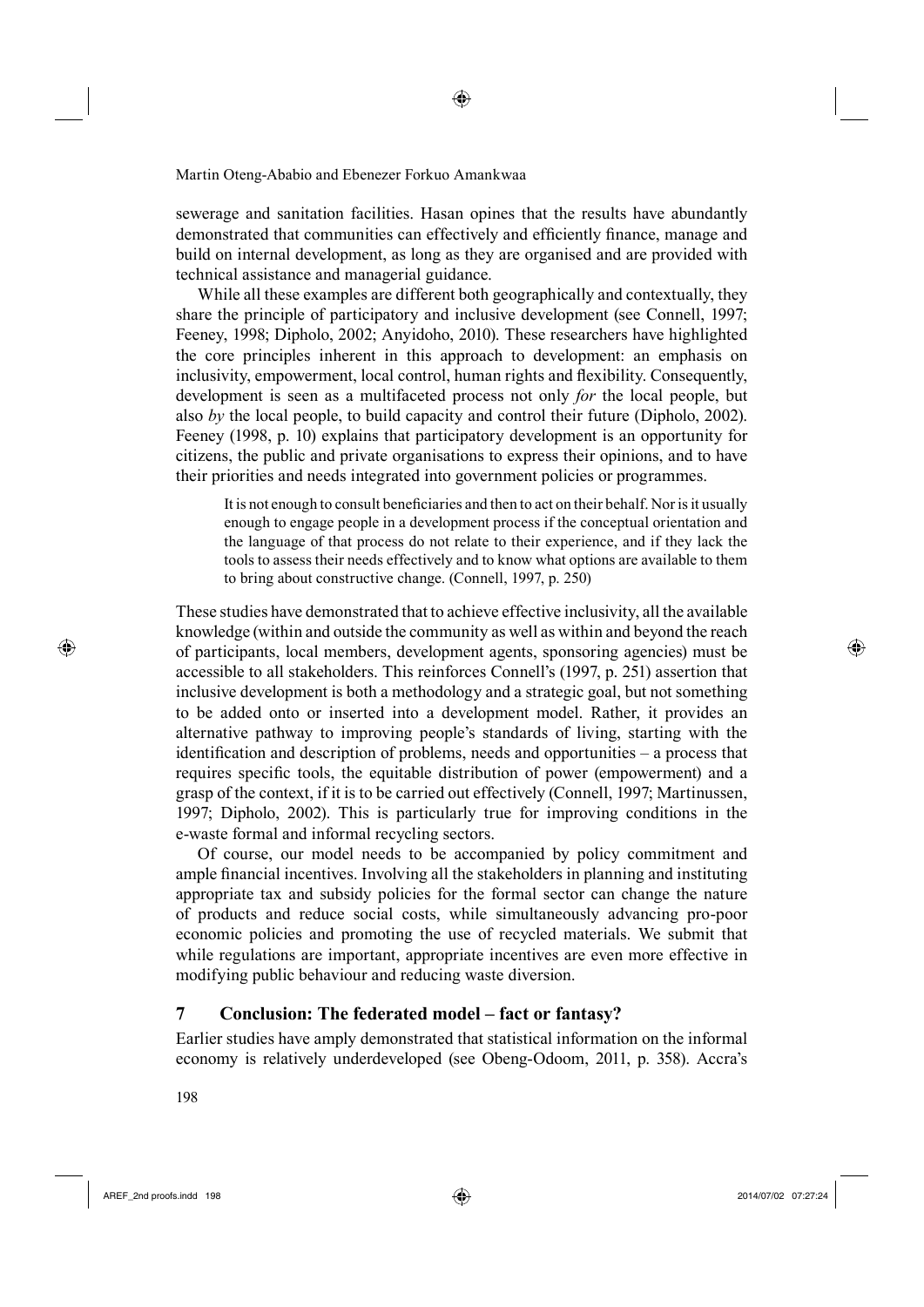economy, estimated to be about US\$ 3billion (or 10% of national GDP) is based on the services sector, which accounted for 48 per cent of the country's GDP in 2011 (ISSER, 2013). Thus, the sector's contribution, mainly driven by the informal economy, is immense, vital and hard to objectively deny, but government policies and regulations either overlook this fact, or work against it. The local government from time to time attempts to outlaw the city's most visible (and perhaps most important) economic activity through the passage of by-laws prohibiting street-level sales, market trading without permits, and, in respect of MSWM, through using force and harassment against informal waste collectors (Agyei-Mensah and Oteng-Ababio, 2012).

This development is happening at a time when e-waste recycling appears to have assumed a geographic and socio-economic division of labour: enforceable legislation, identifiable separate collection channels and capital-intensive sophisticated treatments are only operational in developed countries, while lax regulation, unregulated repairs and reuse with sub-standard informal recycling predominate in less developed countries. This dualism needs to end if we are serious about environmentally sustainable WEEE management. The national authority is financially, legally and socio-culturally too challenged to adopt, on a wholesale scale, developed-world models. Instead, it seems more practical and sensible to involve, recognise, mobilise and regulate the informal sector and to find ways to encourage its growth through effective stakeholder participation. Hence, we call for a federated model to incorporate and include various stakeholders.

Apart from economic reasons (70% of EEE imports are second-hand), there is currently no incentive to attract WEEE at the household level in the country. At the local level, there is always a higher propensity for communities to focus on their immediate interests and to neglect more strategic issues. This reality must be appreciated to warrant a review of the laws governing waste management at the local level (Medina, 2005; Dhuy, 2008; Liu, 2008). It is from this perspective that we hope our model can create a field of opportunity for stakeholders (formal and informal) to address local concerns which may cascade into regional and (possibly) the national agenda. This will serve to increase social legitimacy and decrease stigmatisation. Key research informants articulated a number of potential material benefits related to formalisation, including access to sorting and storage areas, and the possibility of up-scaling the volume of their operations.

However, the benefits of formalisation would not be without costs and would be limited to those workers who affiliate with the process. Geographical and/or interpersonal barriers to a new affiliation will arise. Those operating informally may not be interested in working under a collective working structure, due to relatively low levels of trust and camaraderie among them. Those relying on informal work as a temporary or occasional work strategy may not be interested in becoming involved in a work organisation that requires a long-term and possibly time-intensive commitment.

**6 1999 • 1999 • 1999 • 1999 • 1999 • 1999 • 1999 • 1999 • 1999 • 1999 • 1999 • 1999 • 1999 • 1999 • 1999 • 19** 

⊕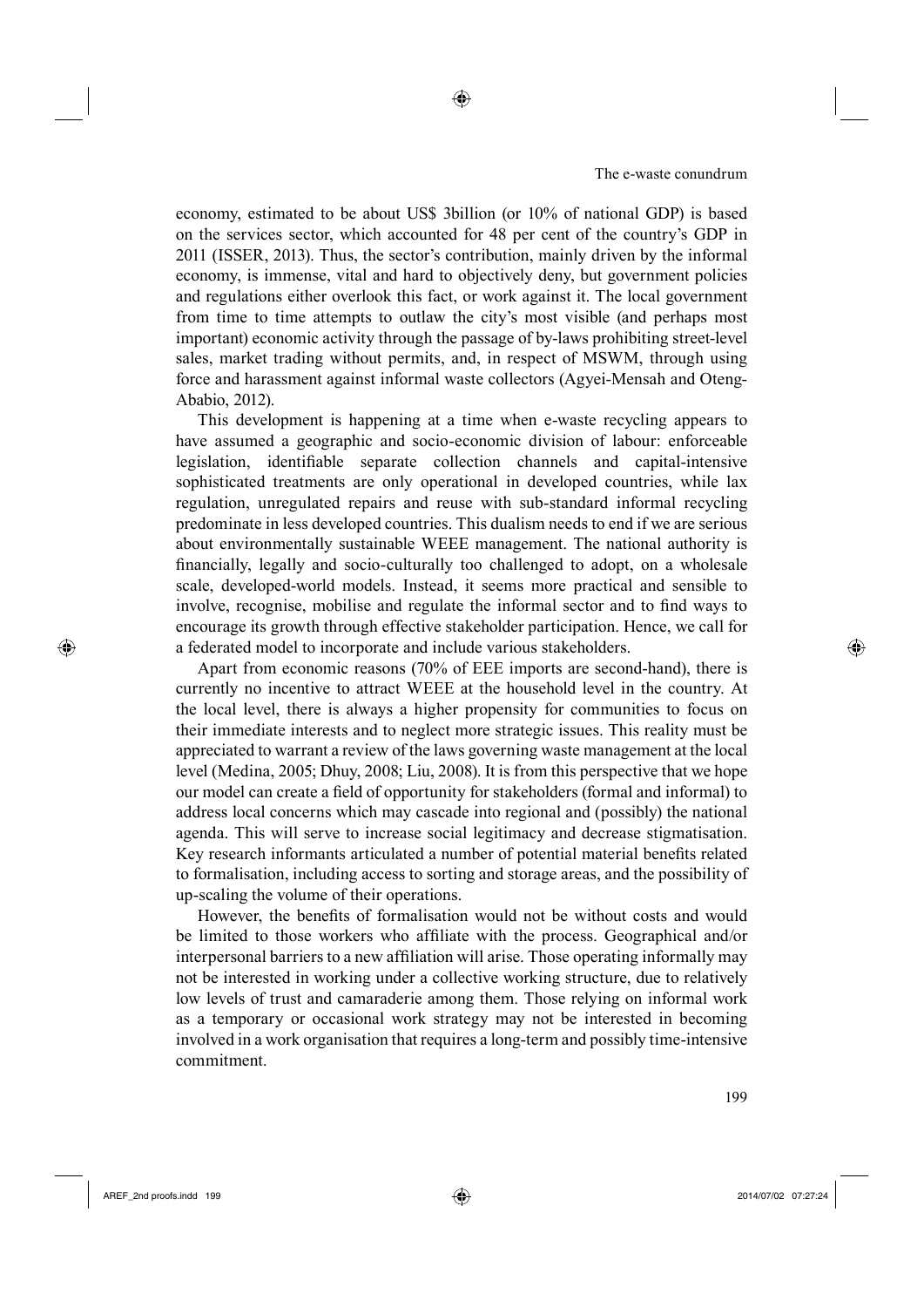We accordingly propose that further measures be taken to address the possible social and economic marginality of certain workers who worked informally preformalisation. For example, the intervention of the government as a possible guaranteed buyer of recyclable materials at subsidised prices that favour the informal sellers may be a welcome idea. However, such a proposition would be more expensive for the already cash-strapped municipality, and so is an unlikely intervention, although in reality it is not unusual for municipal recycling programmes in the global North to occasionally run at a financial loss, due to the unstable nature of recycling markets.

◈

In the long run, we are hopeful this could be a springboard for the government to enact a legal framework that will compel large waste generators (corporate entities) to play an active role in the management process, once local situations have been sanitised and properly established. Presently, none of the bigger players in the industry have waste disposal policies: waste is disposed of in an unregulated manner, to those who can pay the highest price – little consideration is given to the environmental, or health and safety standards. With efficient local structures, community participation and capacity building, restructuring and regulating key stakeholders presents a less significant challenge. The big electronic companies can then be motivated to apply minimum standards in their e-waste disposal. Government will be expected to take the lead in creating the necessary space, awareness and regulatory framework to enhance community participation in the planning, implementation and monitoring of any policy interventions.

We risk misunderstanding the dynamics of the new world, new waste and the new challenges of contemporary economic geography, if we defy local knowledge and import completely foreign-based models. In practice, most formal private firms have opted for an informal relationship that obliterates formal obligations to their employees, and as rightly noted by Chen  $(2007, p. 9)$  it is the formal firm, not the informal worker, who decides to operate informally and enjoys the benefits of informality. Thus, involving informality in WEEE recycling policies needs rethinking and reincorporation into a more democratic government-managed stewardship of the economies and the environments. Our proposed system will not be without implementation difficulties, but it is more democratic and inclusive and is a viable way forward.

#### **Biographical notes**

**Martin Oteng-Ababio** holds a PhD in Geography and is a Senior Lecturer at the Department of Geography and Resource Development at the University of Ghana. He is currently the Coordinator of Urban Disaster Risk Reduction Programme. His research interest includes urban and regional development, urban disaster risk reduction and urban environmental management. His publications have appeared in journals such as *Urban Geography*, *International Development Planning Review* and *Applied Geography*.

**Ebenezer F. Amankwaa** is a PhD candidate at the Department of Geography and Resource Development and holds an MPhil degree in Environmental Science from the Institute of

AREF\_2nd proofs.indd 200 2014/07/02 07:27:25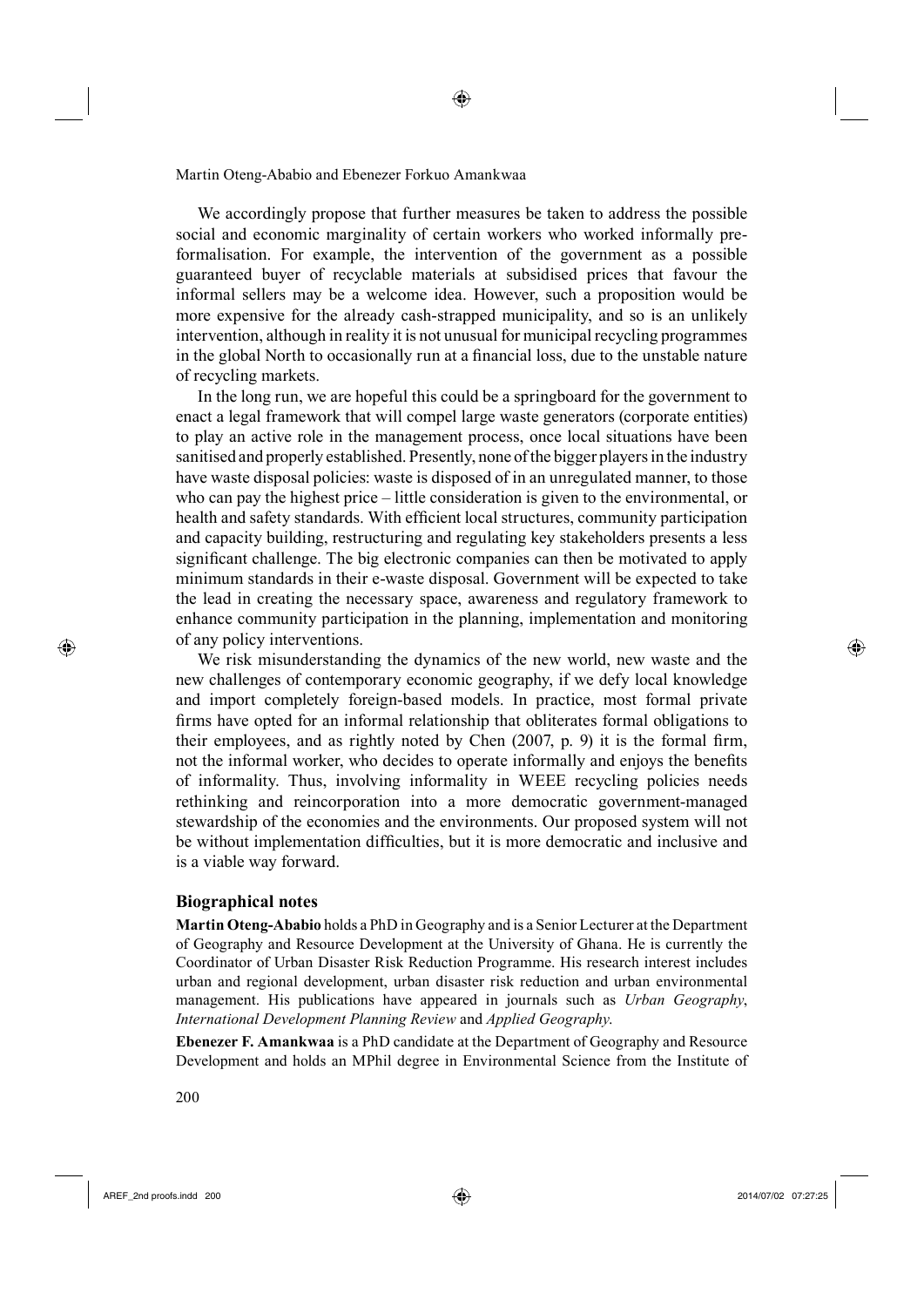Environment and Sanitation Studies (IESS), University of Ghana. His research focuses on urban infrastructure service provision and environmental management.

◈

#### **Acknowledgements**

The authors sincerely thank the three anonymous reviewers and the editor for their constructive comments on earlier drafts, from which the final version greatly benefited.

#### **References**

⊕

- African Institute (2012). 'Identification of the magnitude of electrical and electronic waste (e-waste) situation in South Africa: A strategic approach to international chemical management (SAICM) of e-waste as an emerging policy issue', Advanced Tropical Environment (ATE), November 2012, South Africa.
- Agyei-Mensah, S. and Oteng-Ababio, M. (2012). 'Perceptions of health and environmental impacts of e-waste management in Ghana', *International Journal of Environmental Health Research*, vol. 22, no. 6, pp. 500–517.
- Amankwaa, E.F. (2013). 'Livelihoods in risk: Exploring health and environmental implications of e-waste recycling as a livelihood strategy in Ghana', *Journal of Modern African Studies*, vol. 51, no. 4, pp. 551–575.
- Amoyaw-Osei, Y., Agyekum, O., Pwamang, J., Mueller, E., Fasko, R., and Schluep, M. (2011). *Ghana e-waste country assessment*, SBC e-waste Africa Project, Accra, Ghana. Anyidoho, N.A. (2010). 'Communities of practice: Prospects for theory and action in
- participatory development', *Development in Practice*, vol. 20, no. 3, pp. 318–328.
- Asante, K.A., Agusa, T., Biney, C.A., Agyekum, W.A., Bello, M., Otsuka, M., Itai, T., Takahashi, S., and Tanabe, S. (2012). 'Multi-trace element levels and arsenic speciation in urine of e-waste recycling workers from Agbogbloshie, Accra in Ghana', *Science of the Total Environment*, vol. 424, pp. 63–73.
- Asiedu, A.B. and Agyei-Mensah, S. (2008). 'Traders on the run: Activities of street vendors in the Accra Metropolitan Area, Ghana', *Norsk Geografisk Tidsskrift/Norwegian Journal of Geography*, vol. 62, pp. 191–202.
- Basel Action Network (BAN) (2005). 'The digital dump: Exporting re-use and abuse to Africa', Basel Action Network, Available at http://www.ban.org (accessed 24 October 2005).
- Bernstein, J. (2004). 'Social assessment and public participation in municipal solid waste management', World Bank Working Paper.
- Biles, J.J. (2008). 'Informal work and livelihoods in Mexico: Getting by or getting ahead?', *The Professional Geographer*, vol. 60, pp. 541–555.
- Brigden, K., Labunska, I., Santillo, D., and Johnston, P. (2008). 'Chemical contamination at e-waste recycling and disposal sites in Accra and Koforidua, Ghana', *Greenpeace Laboratories Technical Note*, 10, pp. 1–23.
- Caravanos, J., Clark, E., Fuller, R., and Lambertson, C. (2011). 'Assessing worker and environmental chemical risk at an e-waste and disposal site in Accra, Ghana', *Blacksmith Institute Journal of Health and Pollution*, vol. 1, no. 1, pp. 16–25.
- Chatterjee, S. and Kumar, K. (2009). 'Effective electronic waste management and recycling process involving formal and non-formal sectors', *International Journal of Physical Sciences*, vol. 4, no. 13, pp. 893–905.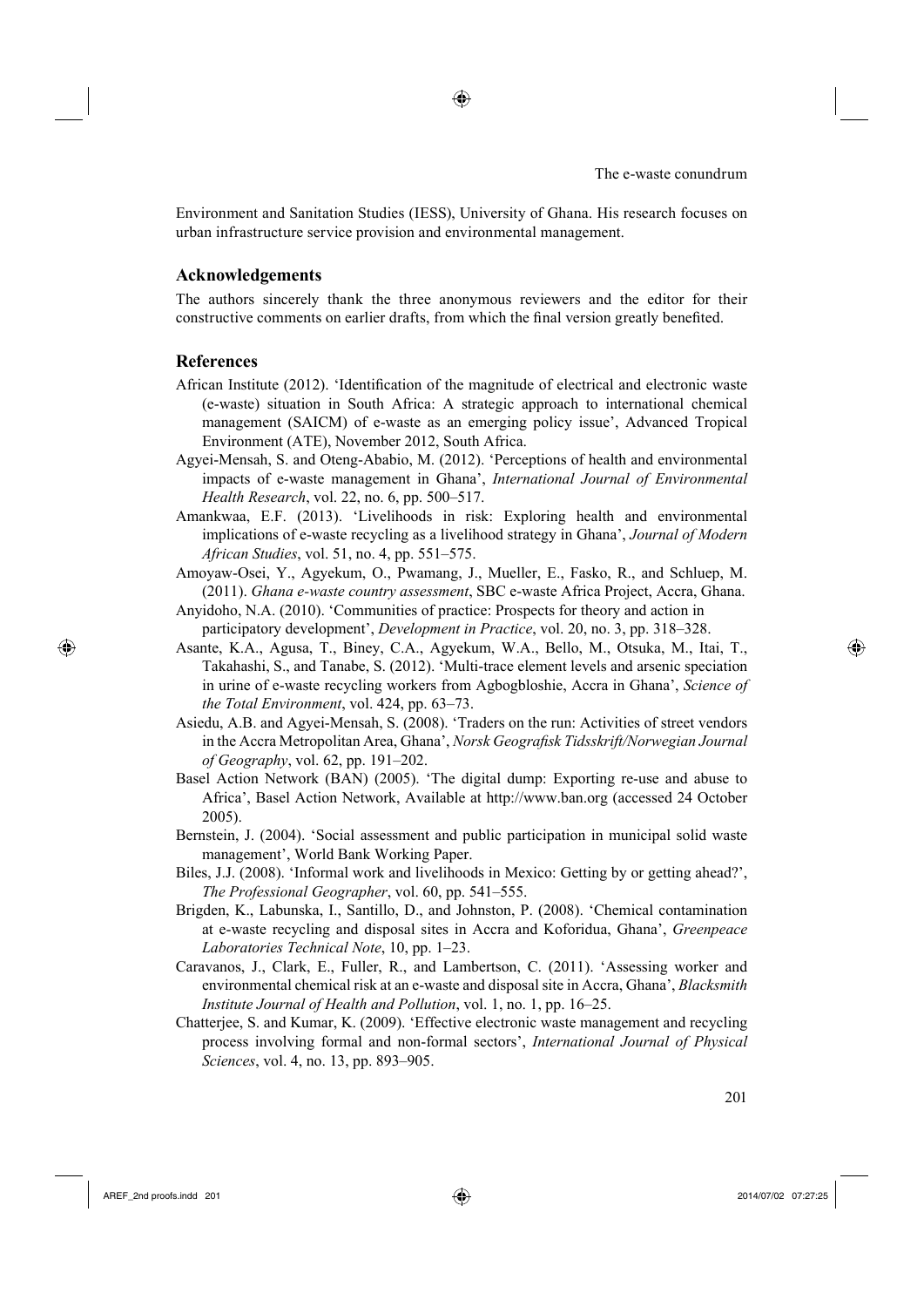Chen, M.A. (2012). 'The informal economy: Definitions, theories and policies', WIEGO Working Paper No. 1, August.

◈

- Chen, M.A. (2007). 'Rethinking the informal economy: Linkages with the formal economy and the formal regulatory environment', UN/DESA Working Paper No. 46, pp. 1–12, Economic and Social Affairs.
- Chi, X., Streicher-Porte, M., Wang, M.Y.L., and Reuter, M.A. (2011). 'Informal electronic waste recycling: A sector review with special focus on China', *Waste Management*, vol. 31, pp. 731–742.
- Cointreau, S. (2006). 'Occupational and environmental health issues of solid waste management: Special emphasis on middle and lower-income countries', Urban Papers 2, World Bank, Washington, DC.
- Connell, D. (1997). 'Participatory development: An approach sensitive to class and gender', *Development in Practice*, vol. 7, no. 3, pp. 248–259.
- De Soto, H. (1989). *The other path: The economic answer to terrorism*, Harper Collins, New York.
- Dhuy, E. (2008). 'Ankara Recycling Association', paper presented at the First World Conference of Waste Pickers, Bogotá, March.
- Dipholo, K. (2002). 'Trends in participatory development', *Journal of Social Development in Africa*, vol. 17, no. 1, pp. 59–79.
- Ecroignard, L. (2005). 'Recycling old computers', *The Economist*, January 27, pp. 56.
- European Commission–WEEE Directive (2003). Directive 2002/96/EC of the European Parliament and of the Council on Waste Electrical and Electronic Equipment (WEEE), European Commission, Brussels, Belgium.
- Feeney, P. (1998). *Accountable aid*: *Local participation in major projects*, Oxfam Great Britain, Oxford, Finsterbusch.
- Finlay, A. (2005). 'E-waste challenges in developing countries: South Africa case study', APC Issue Papers, Association for Progressive Communications, November 2005.
- Grant, R. (2009). *Globalizing city: The urban and economic transformation of Accra*, Syracuse University Press, Ghana/New York, NY.
- Grant, R. and Oteng-Ababio, M. (2012). 'Mapping the invisible and real African economy: Urban e-waste circuitry', *Urban Geography, vol. 33, no. 1, pp. 1–21.*
- Gregory, J. and Kirchain, R.E. (2007). A comparison of North American electronic recycling systems, in *Proceedings of the 2007 IEEE International Symposium on Electronics and the Environment*, IEEE, pp. 227–232.
- Gregory, J.R. and Kirchain, R.E. (2008). 'A framework for evaluating the economic performance of recycling systems: A case study of North American electronics recycling systems', *Environmental Science and Technology*, vol. 42, pp. 6800–6808.
- Ghana Statistical Service (GSS) (2008). 'Ghana Living Standards Survey (GLSS)', Report of the Fifth Round (GLSS 5), Accra, Ghana.
- Hart, K. (1973). 'Informal income opportunities and urban employment in Ghana', *Journal of Modern African Studies*, vol. 11, no. 1, pp. 61–89.
- Hasan, A. (2006). 'Orangi pilot project: The expansion of work beyond Orangi and the mapping of informal settlements and infrastructure', *Environment and Urbanization*, vol. 18, no. 2, pp. 451–480.
- Hayami, Y., Dikshit, A.K., and Mishra, S.N. (2006). 'Waste pickers and collectors in Delhi: Poverty and environment in an urban informal sector', *Journal of Development Studies*, vol*.* 42, no. 1, pp. 41–69.

AREF\_2nd proofs.indd 202 2014/07/02 07:27:25

⊕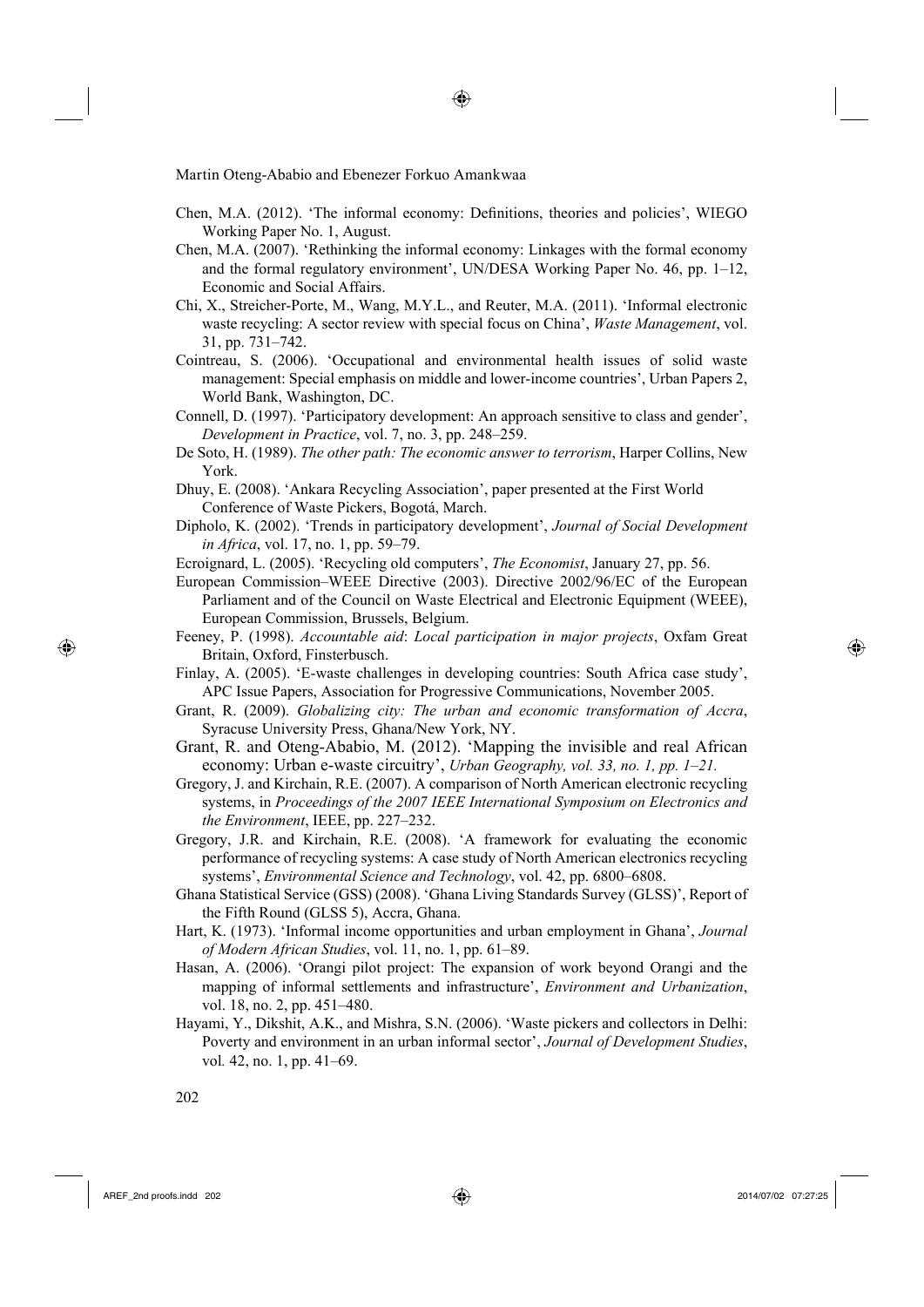International Labour Office (ILO) (2003). 'Scope of the employment relationship: Report IV', International Labour Conference 91<sup>st</sup> Session, International Labour Office, Geneva.

◈

Institute of Statistical, Social and Economic Research (ISSER) (2013). *The state of the Ghanaian economy in 2012*, ISSER, Legon.

- Information Technology Union (ITU) (2008). 'World telecommunication ICT indicators database, chronological time series 1960–2007', 12<sup>th</sup> edition, Geneva.
- Kahhat, R., Kim, J., Xu, M., Allenby, B., Williams, E., and Zhang, P. (2008). 'Exploring e-waste management systems in the United States', *Resources Conservation and Recycling*, vol. 52, pp. 955–964.
- Liu, K. (2008). 'Labor issues and waste collectors in China', paper presented at the First World Conference of Waste Pickers, Bogotá, March.
- Martinussen, J. (1997). *Society, state and market: A guide to competing theories of development*, Zed Books, London.
- Medina, M. (2000). 'Scavenger cooperatives in Asia and Latin America', *Resources Conservation and Recycling*, vol. 31, pp. 51–69.
- Medina, M. (2005). 'Serving the unserved: Informal refuse collection in Mexican Cities', *Waste Management and Research*, vol. 23, no. 5, pp. 390–397.
- Minter, A. (2013). *Junkyard planet: Travels in the billion-dollar trash trade*, Bloomsbury Press, New York.
- Moser, C.N. (1978). 'Informal sector or petty commodity production: Dualism or independence in urban development', *World Development*, vol. 6, pp. 1041–1064.
- National Development Planning Commission (NDPC) (2010). *Medium-term national development policy framework: Ghana shared growth and development agenda, GSGDA, 2010–2013*, NDPC, Accra.
- Obeng-Odoom, F. (2011). 'The informal sector in Ghana under siege', *Journal of Developing Societies*, vol. 27, nos. 3&4, pp. 355–392.
- Obeng-Odoom, F. (2013). 'Africa's failed economic development trajectory: A critique', *African Review of Economics and Finance*, vol. 4, no. 2, pp. 151–175.
- Obirih-Opareh, N. and Post, J. (2002). 'Quality assessment of public and private modes of solid waste collection in Accra, Ghana', *Habitat International*, vol. 28, no. 1, pp. 95–112.
- Osibanjo, O. and Nnorom, I.C. (2007). 'The challenge of electronic waste (e-waste) management in developing countries', *Waste Management and Research*, vol. 25, pp. 489–501.
- Oteng-Ababio, M. (2012a). 'The legal and the reasonable: Exploring the dynamics of e-waste disposal strategies in Ghanaian households', *Journal of US–China Public Administration*, vol. 9, no. 1, pp. 38–52.
- Oteng-Ababio, M. (2012b). 'When necessity begets ingenuity: E-waste scavenging as a livelihood strategy in Accra, Ghana', *African Studies Quarterly*, vol. 13, no. 1 & 2, pp. 1–21.
- Oteng-Ababio, M. (2010a). 'E-waste: An emerging challenge to solid waste management in Ghana', *International Development Planning Review*, vol. 32, pp. 191–206.
- Oteng-Ababio, M. (2010b). 'Private sector involvement in solid waste management in the Greater Accra Metropolitan Area', *Waste Management and Research*, vol. 28, no. 4, pp. 322–329.

AREF\_2nd proofs.indd 203 2014/07/02 07:27:25

⊕